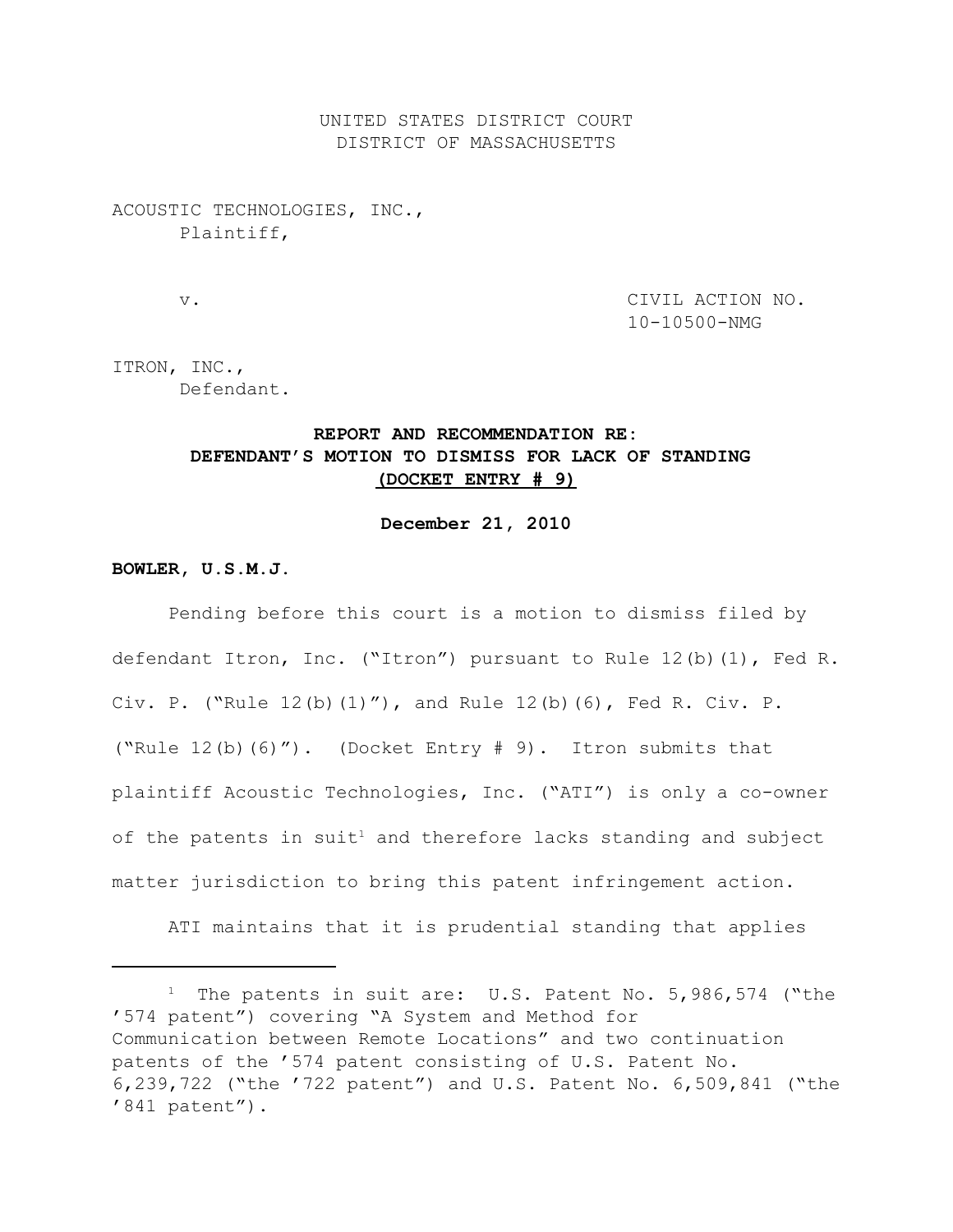and that CIC Global, LLC ("CIC Global"), the purported co-owner and assignee of the ownership interests of PECO Energy Company ("PECO") in the patents in suit, is not a necessary party under Rule 19, Fed. R. Civ. P. ("Rule 19"). Ownership of the patents in suit turns upon the construction of a January 20, 2005 Intellectual Property Rights Agreement ("the IPR") between ATI, CIC Global and PECO placed in context of a November 8, 2004 arbitration decision and various prior agreements between ATI and PECO. In a lengthy opinion, an arbitrator resolved issues regarding PECO's alleged breach of a settlement agreement with ATI. ATI and Itron dispute the meaning of the IPR and its effect upon PECO or CIC Global's alleged co-ownership of the patents in suit at the time.

After hearing oral argument on October 19, 2010, this court took the motion to dismiss (Docket Entry # 9) under advisement.

#### STANDARD OF REVIEW

 "Rule 12(b)(1) is the proper vehicle for challenging a court's subject matter jurisdiction." Valentin v. Hospital Bella Vista, 254 F.3d 358, 362-363 ( $1<sup>st</sup> Cir. 2001$ ). Because federal courts are courts of limited jurisdiction, federal jurisdiction is never presumed. See Viqueira v. First Bank, 140 F.3d 12, 16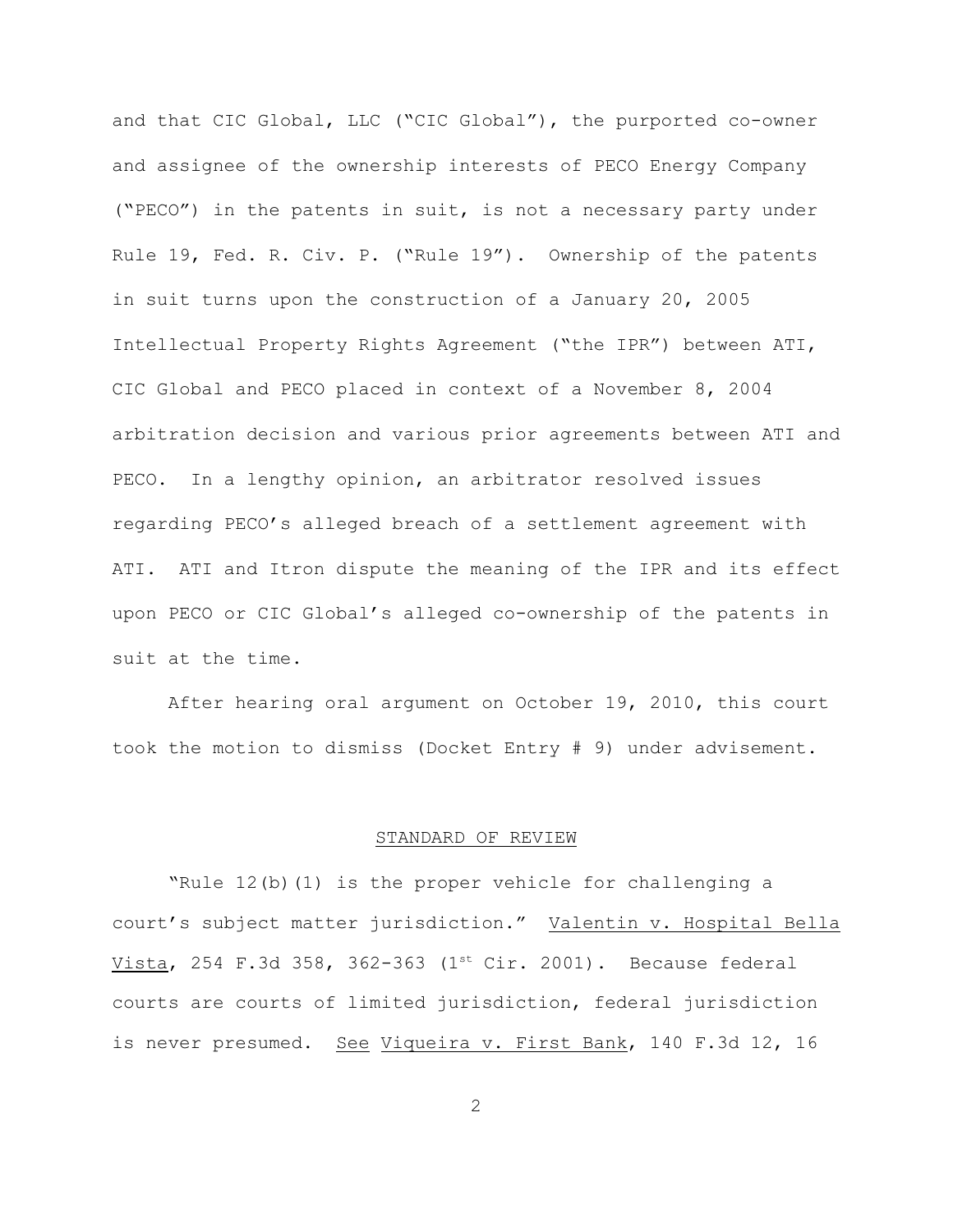$(1<sup>st</sup> Cir. 1998)$ . A court should treat all well-pleaded facts as true and provide the plaintiff the benefit of all reasonable inferences. Fothergill v. United States, 566 F.3d 248, 251  $(1^{st}$ Cir. 2009). Dismissal is only appropriate when the facts alleged in the complaint, taken as true, do not support a finding of federal subject matter jurisdiction. Id.

To survive a Rule 12(b)(6) motion to dismiss, the complaint must include factual allegations that when taken as true demonstrate a plausible claim to relief even if actual proof of the facts is improbable. Bell Atlantic v. Twombly, 550 U.S. 544, 555-558 (2007). Thus, while "not equivalent to a probability requirement, the plausibility standard asks for more than a sheer possibility that a defendant has acted unlawfully." Boroian v. Mueller, 616 F.3d 60, 65 (1st Cir. 2010) (internal quotation marks omitted). "[A]ccepting as true all well-pleaded facts in the complaint and making all reasonable inferences in the plaintiff's favor," Id. at 64, the "factual allegations 'must be enough to raise a right to relief above the speculative level.'" Gorelik v. Costin, 605 F.3d 118, 121 (1st Cir. 2010).

In order to assess the merits of a Rule  $12(b)$  (6) motion, a court should consider the complaint and any documents attached to it. See Trans-Spec v. Caterpillar, 524 F.3d 315, 321 ( $1<sup>st</sup> Cir.$ 2008). It is therefore appropriate to consider the attached opinion by the arbitrator as well as the patents in suit.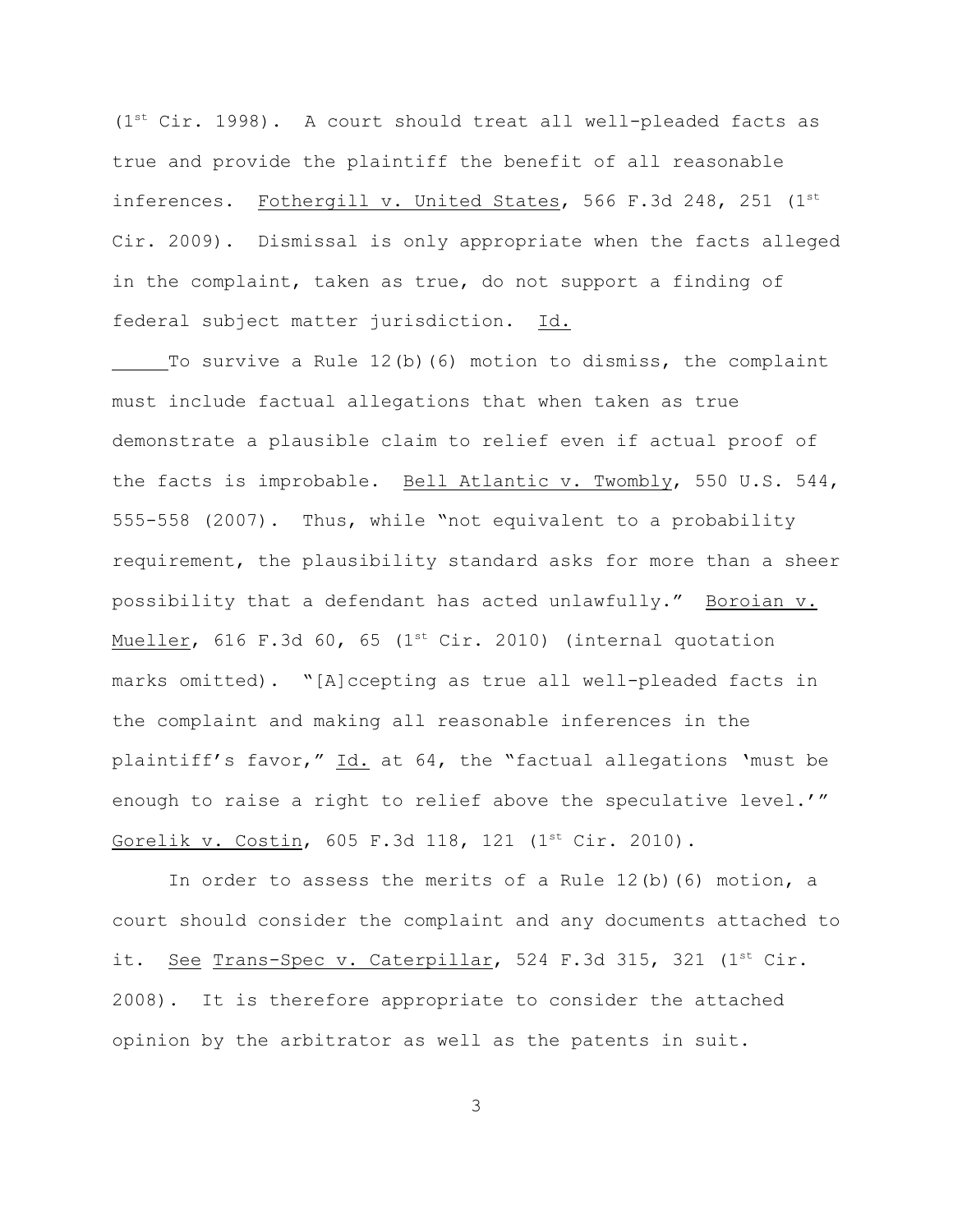Exceptions to restricting Rule 12(b)(6) review to the complaint exist "'for documents the authenticity of which are not disputed by the parties; for official public records; for documents central to [the] plaintiffs' claim; [and] for documents sufficiently referred to in the complaint.'" Mississippi Public Employees' Retirement System v. Boston Scientific Corp., 523 F.3d 75, 86 ( $1^{st}$  Cir. 2008) (quoting Watterson v. Page, 987 F.2d 1, 3  $(1<sup>st</sup> Cir. 1993)$  (brackets in original). These exceptions thus allow this court to review and consider the settlement agreement, the authenticity of which neither party disputes and which the complaint references.<sup>2</sup> See, e.g., Beddall v. State Street Bank and Trust Co., 137 F.3d 12, 17  $(1<sup>st</sup> Cir. 1998)$  (agreement properly before court when "complaint's factual allegations are expressly linked to-and admittedly dependent upon-a document (the authenticity of which is not challenged"). Consideration of the settlement agreement is also appropriate with respect to the Rule 12(b)(1) challenge as is consideration of an assignment and assumption agreement. See Coyne v. Cronin, 386 F.3d 280, 286 ( $1<sup>st</sup> Cir. 2004$ ); Dynamic Image Technologies, Inc. v. U.S., 221 F.3d 34, 37 ( $1^{st}$  Cir. 2000); Callahan v. U.S., 337 F.Supp.2d 348, 350 n. 2 (D.Mass. 2004).

 $2$  It is not appropriate to consider the assignment and assumption agreement attached to ATI's sur-reply (Docket Entry # 16, Ex. A) as part of the Rule 12(b)(6) record. It is extraneous to the complaint and does not fall within an exception.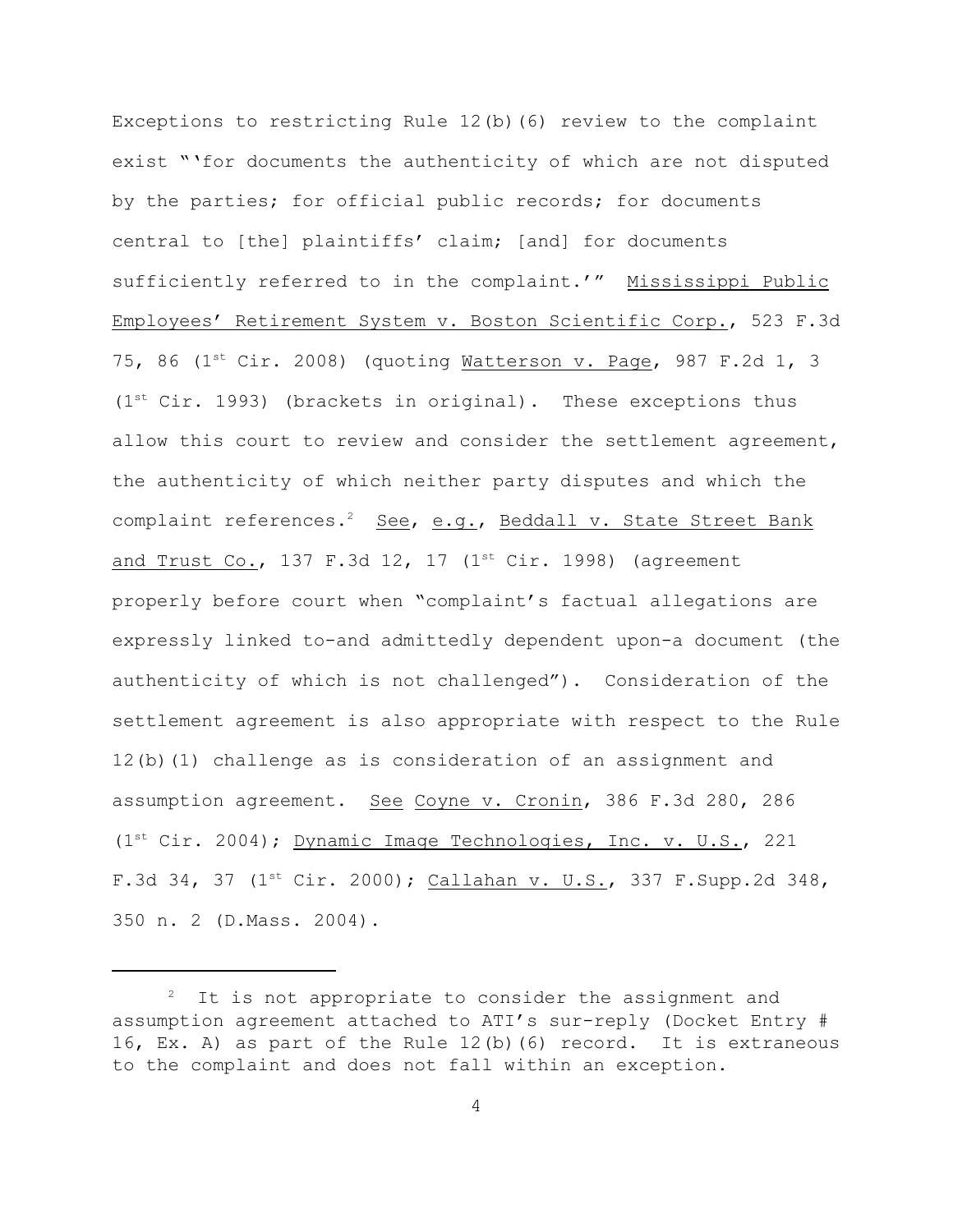## BACKGROUND<sup>3</sup>

PECO is a public utility that distributes electric energy and installs meters at user locations. Prior to the 1990s, billing customers was labor intensive because PECO employees visited each user's home or business to read the meters. In or around 1994, PECO began developing a means of automatically reading customer meters and transmitting these readings to its billing system ("AMR system"). Other utilities also sought AMR systems during this time period.

PECO envisioned a system in which meters grouped together would communicate with a concentrator. The concentrator would then relay the data to a central computer or control device. In late 1996, PECO consulted with ATI in order to overcome design difficulties encountered in developing a workable system. ATI finalized the design which included a concentrator meter invented by Reada Bassiouni ("Bassiouni"), ATI's President. As an employee, Bassiouni assigned all of his rights in the concentrator meter to ATI.

By the second half of 1997, ATI had development

 $3$  Citations to the record are provided only for direct quotations.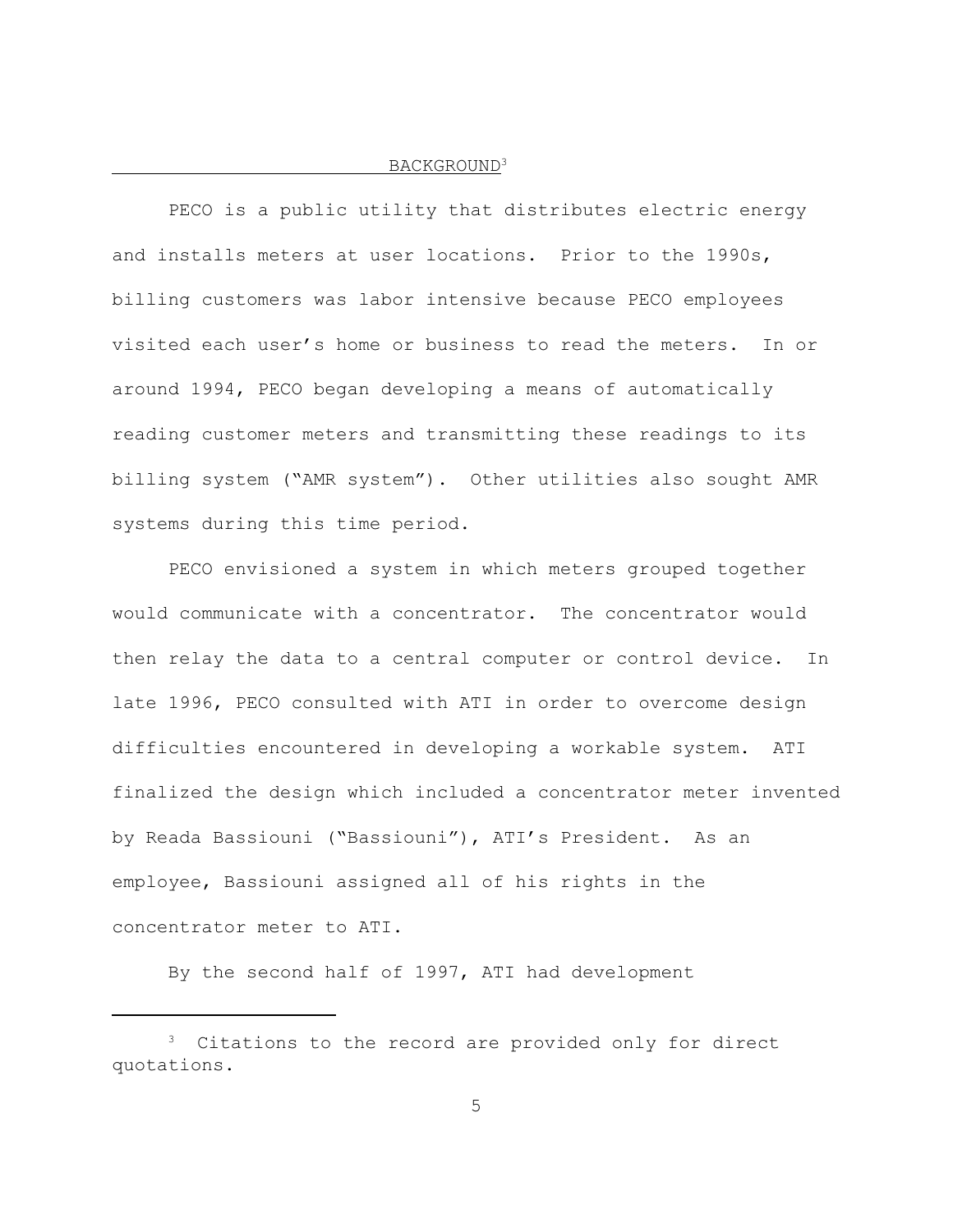specifications for a two way AMR system. This version of the system used a concentrator meter to both measure electric usage at a user's location and relay the data between discrete groups of meters and a central computer. The short range concentrator communicated with the defined groups of meters and then employed a wide area network ("WAN") to transmit the data to the central device over power lines.

ATI also designed another version using a communication link to carry data from individual meters to a central computer utilizing a code division multiple access device. This alternate design consisted of:

(i) the relay between the meters and central computer or control device would contain a code-division multiple access (CDMA) communication link for carrying data and would communicate with the meters and/or central computer through this link; (ii) the metering device and central computer would communicate.

(Docket Entry # 1, ¶ 20). Similar to this design, the '841

patent claims a CDMA communication link:

8. A system for remote two-way meter reading comprising:

a metering device comprising means for measuring usage and for transmitting data associated with said measured usage in response to receiving a read command;

a control for transmitting said read command to said metering device and for receiving said data associated with said measured usage transmitted from said metering device; and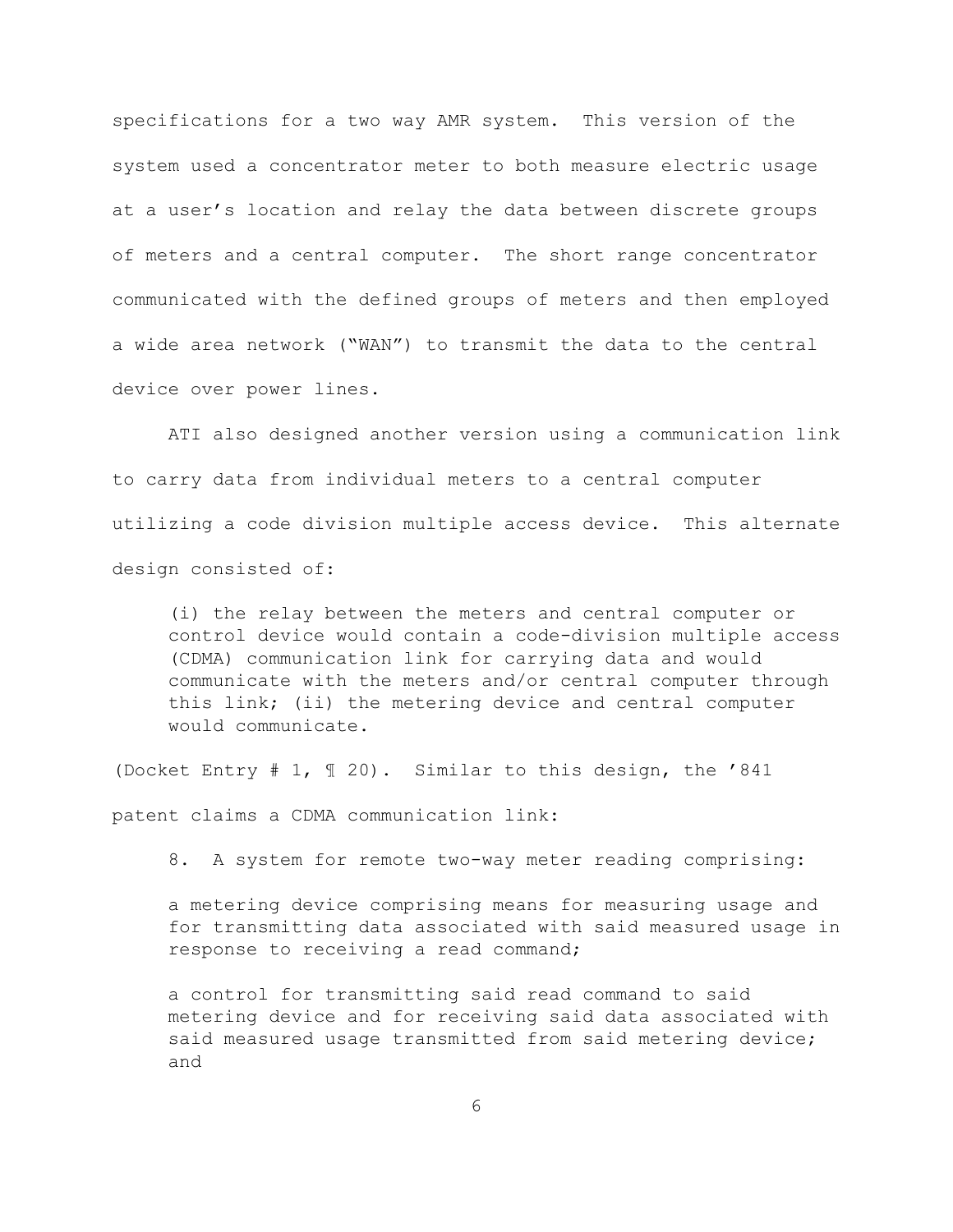a relay for code-division multiple access (CDMA) communication between said metering device and said control, wherein said data associated with said measured usage and said read command is relayed between said control and metering device by being passed through said relay.

(Docket Entry # 1, Ex. B).

On September 9, 1997, ATI and PECO executed a production agreement entitled As Sold Scope of Services, Understanding and Contractual Agreement ("the production agreement"). The production agreement included requirements for ATI to develop final technical specifications for the two way AMR system and production models for a concentrator meter and an insert for power lines communications ("PLC"). The settlement agreement defines "Contract IP" as "all intellectual property developed by ATI pursuant to [the production agreement], including Development Deliverables." (Docket Entry # 11, Ex. A, ¶ 4). The IPR also quotes this definition of Contract IP in a whereas paragraph.

During ATI's development of the AMR system in accordance with the production agreement, PECO decided to obtain another AMR systems from a third party. PECO's business direction changed and it sought to terminate the production agreement. ATI and PECO eventfully settled their differences and on September 28, 1999, executed the aforementioned settlement agreement.

Under the settlement agreement, PECO agreed to pay ATI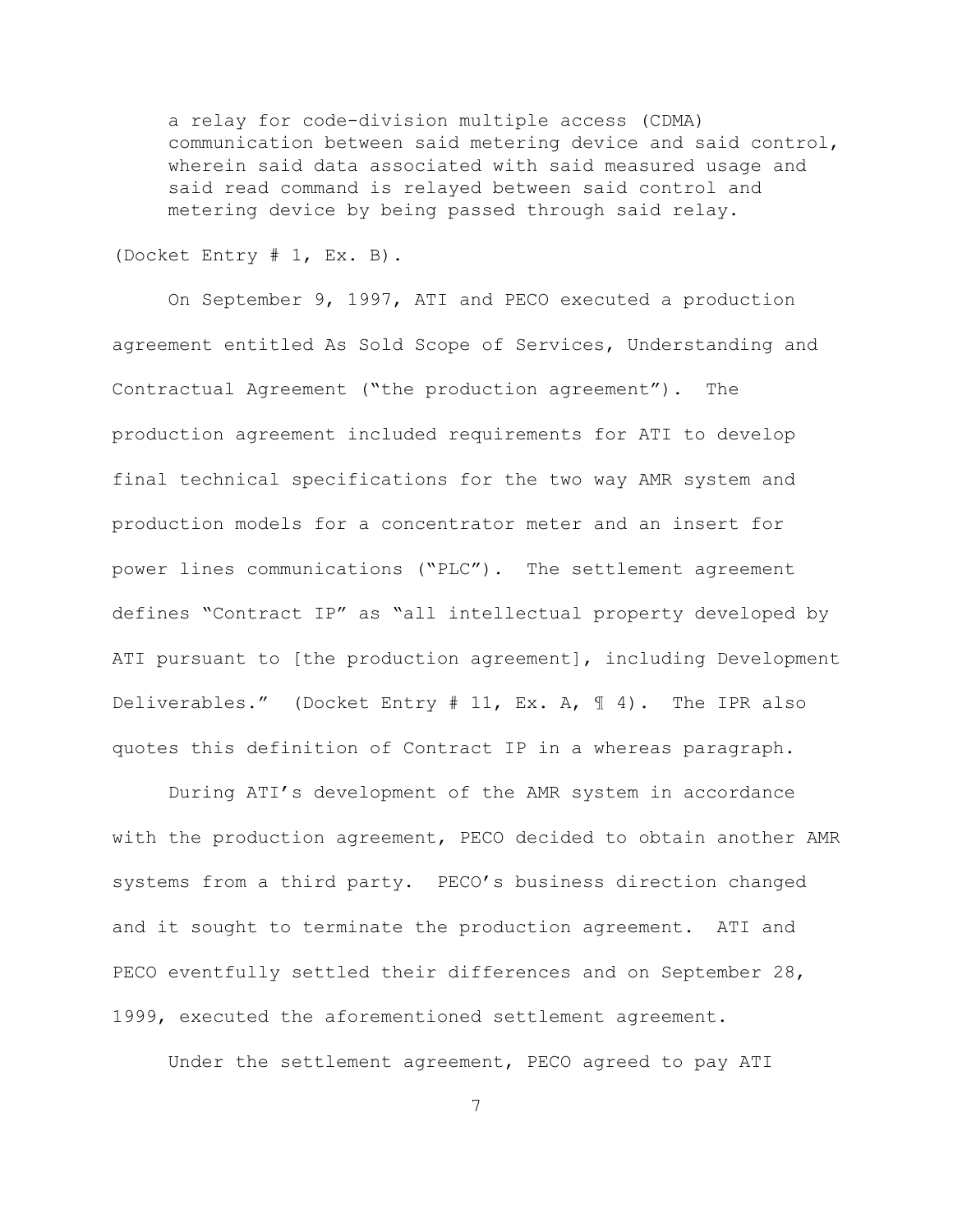\$1,200,000 and ATI agreed to complete certain testing requirements for the AMR system contained in development deliverables in the production agreement. Notably, PECO and ATI agreed to retain and share exclusive rights to all intellectual property including the developmental deliverables. (Docket Entry # 11, Ex. A, 1 4). In addition to this ownership right set out in paragraph four, paragraphs four and five established parameters and limitations in the licensing and assignment of the Contract IP.

Because the IPR references both paragraphs, it is worth setting them out in their entirety. They read as follows:

4. ATI and PECO shall each retain and equally share exclusive rights and title to *all* intellectual property developed by ATI pursuant to the September 9, 1997, contract, *including* the Development Deliverables (the <sup>4</sup> "Contract IP"). Except as provided in Section 5 below, neither Party shall license, disclose or assign any of the Contract IP to any other Party without the prior written permission of the other Party.

5. Within the one year period following the effective date of this Settlement Agreement either Party may assign its rights under the Original Contract as amended by this Settlement Agreement, including Contract IP, to another party without obtaining prior written permission of the other, provided that at the time of the assignment, the assigning Party owns at least twenty (20) percent ownership interest in the party receiving the assignment, gives

 $4$  The September 9, 1997 contract refers to the production agreement.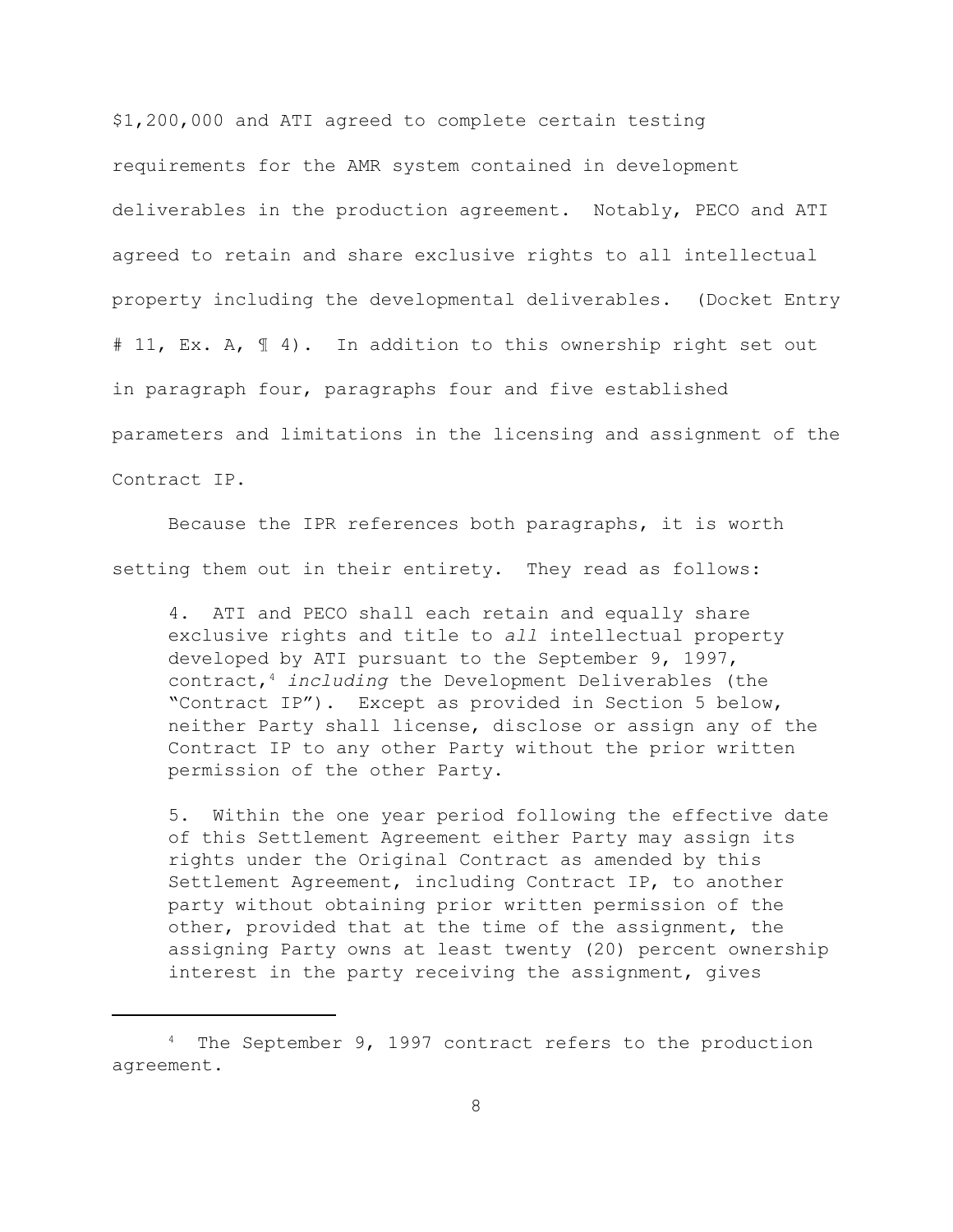written notice to the other Party of such assignment and the assignment prohibits the party receiving the assignment from selling, assigning or licensing the Contract IP.

(Docket Entry # 11, Ex. A, ¶¶ 4 & 5).

Thus, paragraph four gave PECO and ATI "exclusive rights and title to all intellectual property" that ATI developed thus encompassing intellectual property. Further, the settlement agreement placed limits on PECO and ATI prohibiting their ability to freely license and assign their equally exclusive rights to third parties.

Paragraph seven of the settlement agreement provided that each party "will execute mutual releases" at which time the production agreement would terminate except to the extent set out in the settlement agreement. The paragraph reads as follows:

At the time of Settlement Payment by PECO the Parties will execute mutual releases. Upon execution of mutual releases, the [production agreement] shall be terminated and, except as provided in this Agreement, neither Party thereto shall have any rights or obligations thereunder or with respect thereto. 5

(Docket Entry # 11, Ex. A, ¶ 7). PECO and ATI executed the mutual release in March 2000.

Meanwhile, on October 16, 1997, PECO filed an application

<sup>&</sup>lt;sup>5</sup> The IPR likewise distinguishes between obligations and rights.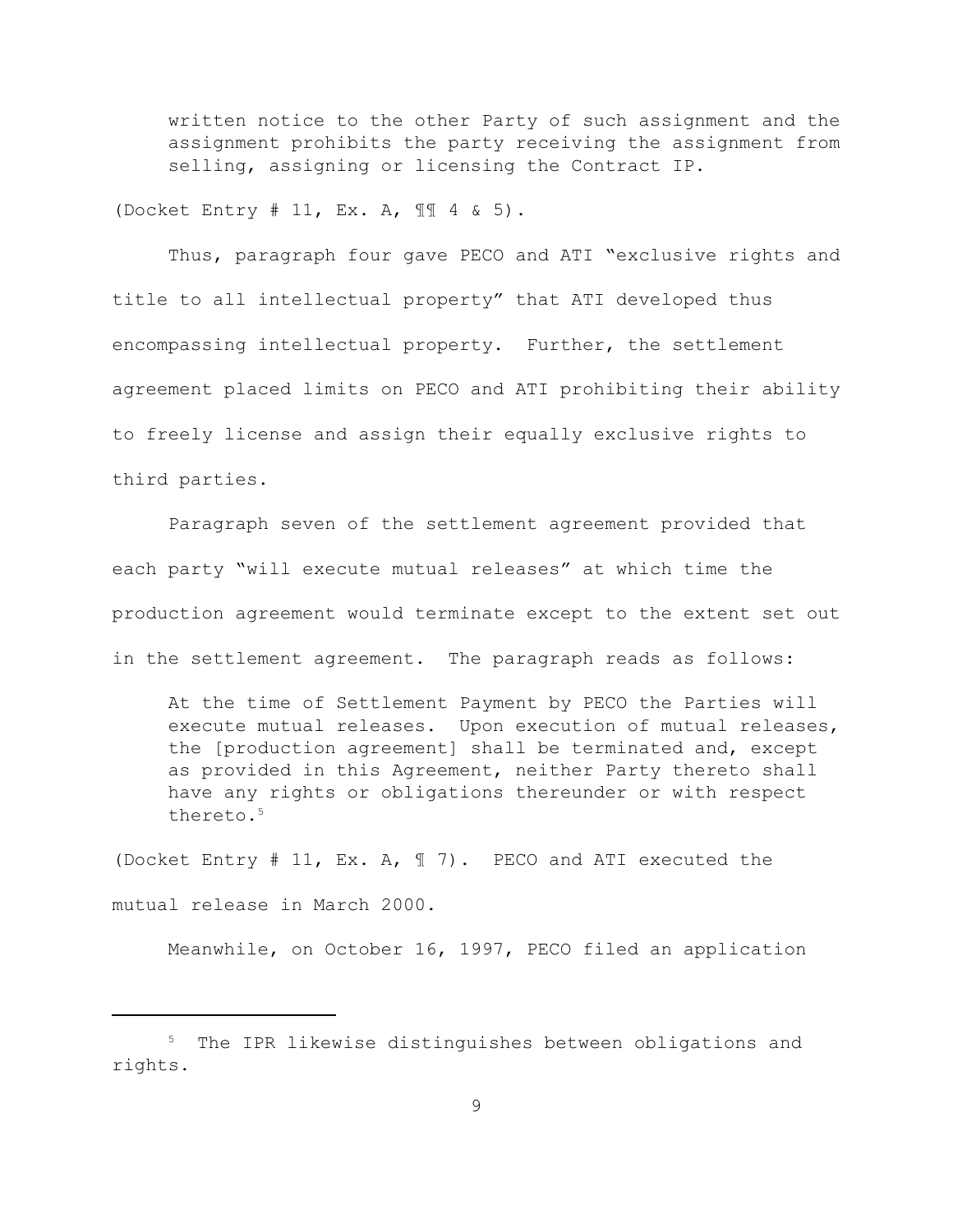that led to the '574 patent. Naming Laurence J. Colton ("Colton") as the inventor and PECO as the assignee, the application claims a system and method for automated meter reading consisting of: (1) a control means; (2) "metering devices arranged into a defined number of metering groups, with each meter containing means" to communicate data associated with usage; and (3) "a defined number of relays, with each" relay device "networked with the control means and one or more metering groups and having the capacity to exchange data between the control means and the metering group." (Docket Entry  $# 1, \mathcal{F} 28$ ). The United States Patent Office ("the PTO") initially rejected the application over prior art. After amending the application to add a concentrator meter to the claims using the two way AMR system, the PTO granted the patent on November 16, 1999. The PTO later issued the two continuation patents.

In addition, within one year of the execution of the settlement agreement, PECO assigned the Contract IP and the '574 patents and the two continuation patents to CIC Global. After ATI learned of the patents, it filed a demand for arbitration arguing that PECO breached the settlement agreement by licensing the patents to CIC Global within the proscribed one year period. ATI and PECO also disputed the meaning and reach of paragraph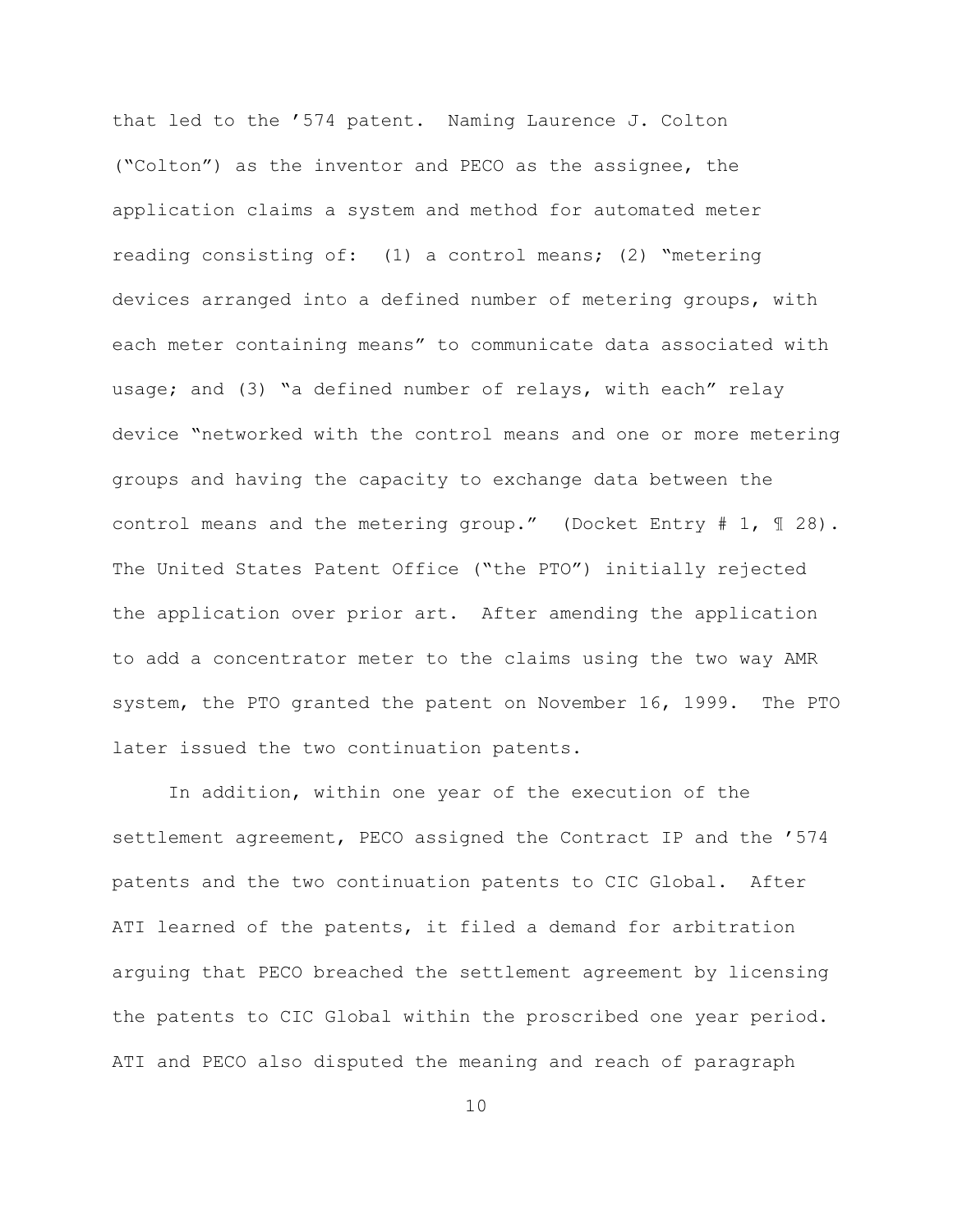four of the settlement agreement.

In the November 8, 2004 decision by the arbitrator, he determined that the '574 patent disclosed intellectual property inventions developed and reduced to practice by ATI pursuant to the production agreement, in other words, Contract IP. $^6$  Put another way, the decision found that the '574 patent disclosed Contract IP consisting of both "[t]he PLC insert and concentrator insert." (Docket Entry # 1, Ex. C, p. 22). Noting that PECO had no right "to artificially separate the Contract IP from the patents that clearly describe it," the arbitrator determined that PECO concealed from ATI the assignments of the Contract IP and the patents in suit to CIC Global. (Docket Entry # 1, Ex. C, p. 22).

Rejecting PECO's counterclaim, the arbitrator issued an award in favor of ATI. In the concluding section captioned "Remedy," he declared that the '574 patent and the two continuation patents disclosed Contract IP. The relevant language on page 25 of the opinion, heavily relied upon by Itron,

 $6$  The arbitrator distinguished between "invention in the patent law sense" and Contract IP developed under the production agreement. (Docket Entry # 1, C, pp. 9 & 22). More specifically, he noted that the settlement agreement requires an "invention in the patent law sense" but "refers more broadly to intellectual property." (Docket Entry # 1, C, p. 22).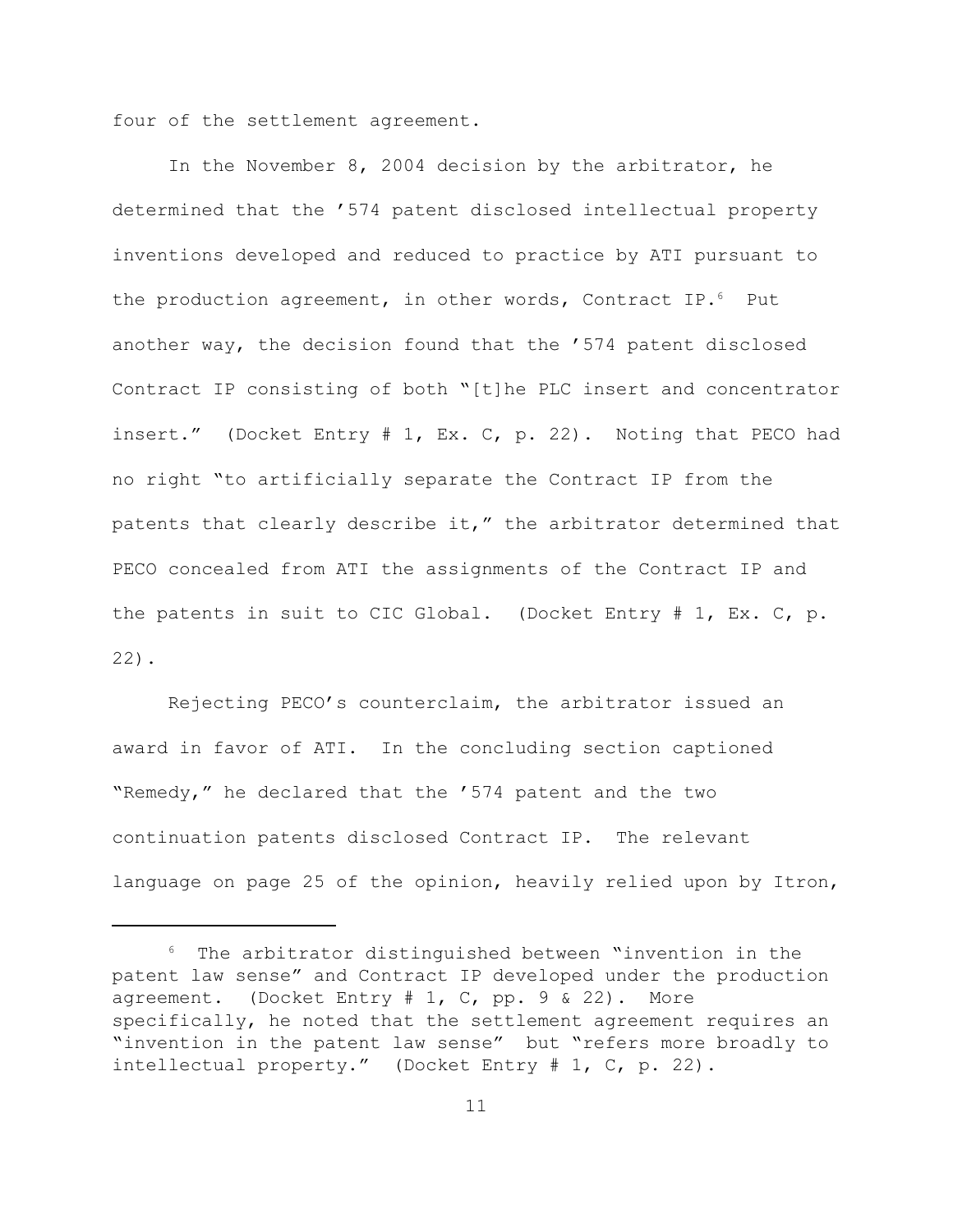#### reads as follows:

Patent No. 5,986,574 and the continuation patents do disclose intellectual property developed by ATI pursuant to the September 9, 1987 Agreement. Thus Section 4 of the Settlement Agreement applies and ATI shares with PECO (and PECO's assignee, CIC Global) exclusive rights to the 'Contract IP,' including Patent No. 5,986,574 and the reissue patents flowing from that patent. This award so declares.

(Docket Entry # 1, Ex. C, p. 25). The declaration is entirely consistent with the terms of paragraph four of the settlement agreement which provide for ATI and PECO to "equally share exclusive rights and title to all intellectual property developed by ATI pursuant to" the production agreement.<sup>7</sup> (Docket Entry # 11, Ex. A, ¶ 4) (emphasis added). The arbitrator also awarded ATI \$2,500,000 representing half of the \$5,000,000 contribution PECO made to capitalize CIC Global while recognizing the "significant royalties" to CIC Global from Motorola, Inc. ("Motorola") and Meridian Energy ("Meridian") derived from licenses of Contract IP. (Docket Entry # 1, Ex. C, p. 25).

A little more than two months later, ATI, PECO and CIC Global executed the IPR. The IPR addresses the rights of ATI,

 $7$  Significantly, the settlement agreement uses the word "title" which, coupled with the arbitrator's use of "exclusive rights" including the patents in suit, indicates legal title to the patents.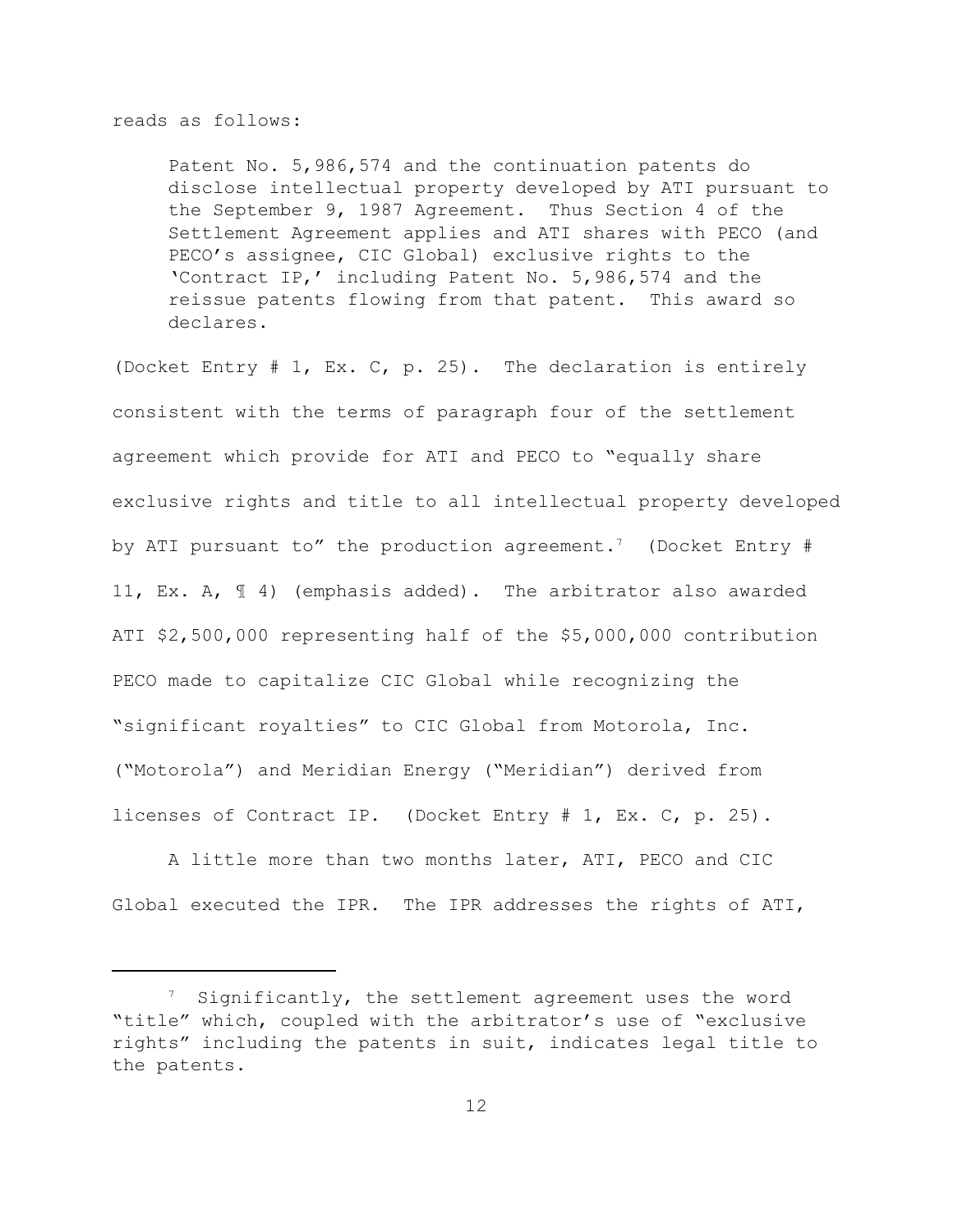PECO and CIC Global to the Contract IP. For reasons fully explained by the arbitrator and to which this court independently agrees, the '574 patent discloses claimed inventions that incorporate and include the Contract IP.<sup>8</sup>

The IPR contains a number of recitals in several whereas paragraphs. The seventh whereas paragraph, highlighted by Itron, recites the arbitrator's declaration "that ATI was a co-owner of the CCP Patents," defined as the '574 patent and the two continuation patents. (Docket Entry # 11, Ex. B). Another whereas paragraph recites and quotes the exclusive rights provision in paragraph four of the settlement agreement and the one year prohibition on assignment. The next whereas paragraph recognizes PECO's execution of the assignment of the Contract IP and the '574, '722 and '841 patents to CIC Global within the one year period.

Following these recitals, the IPR sets out the covenants and terms. The first requirement was that, "PECO shall remit payment of the [arbitrator's] award in the amount of \$2,500,000" along with interest in three business days of the IPR's execution.

Next, paragraph four consists of a release and discharge by

 $8$  Whether this finding and the other findings by the arbitrator apply to an opposing party presents a separate issue.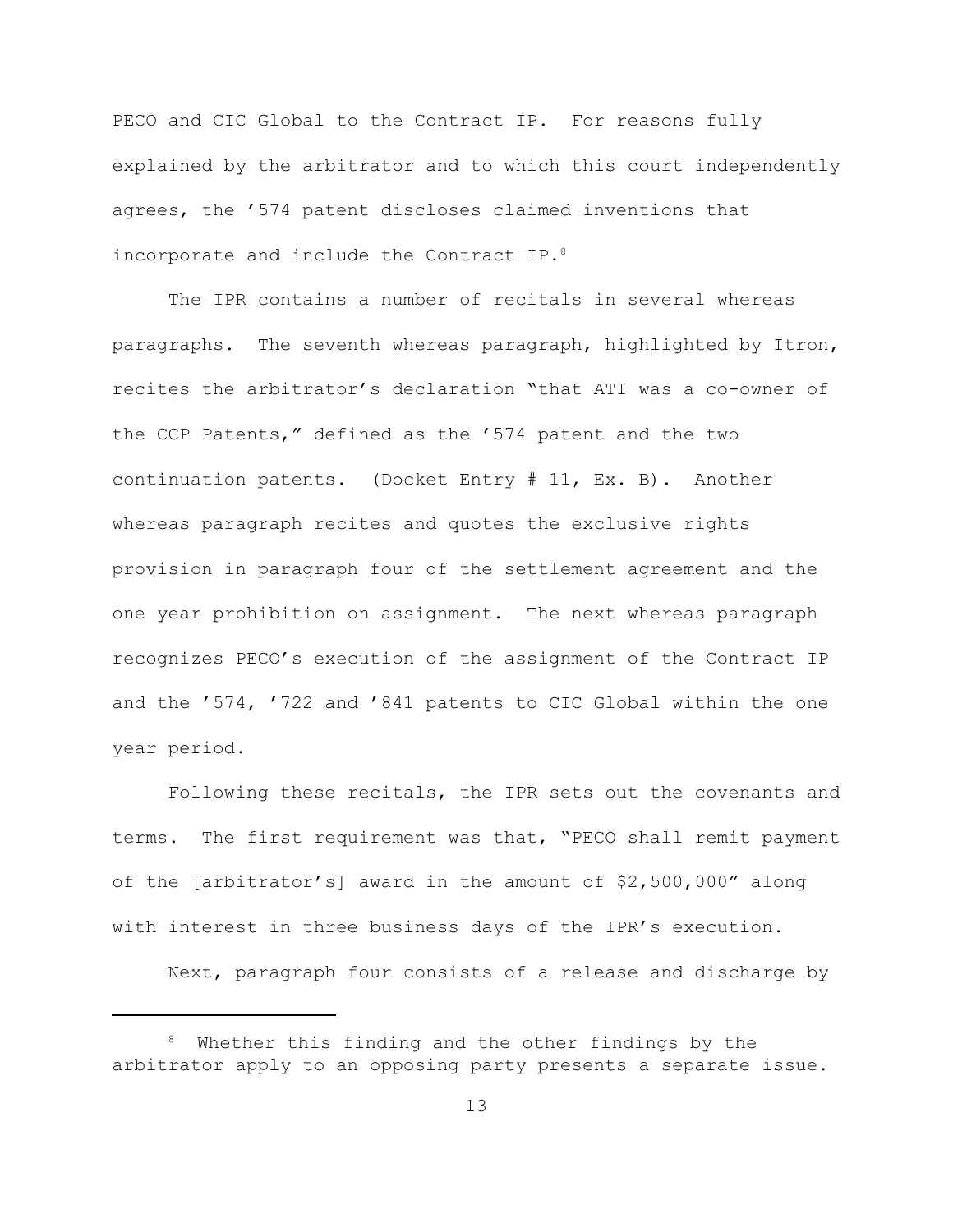PECO and CIC Global of all of ATI's obligations under any contract between the parties. Although limited to a release and discharge of the obligations of ATI, the language is undeniably broad. It reads as follows:

4. PECO and CIC Global hereby expressly release and forever discharge ATI and its . . . affiliated or related entities, successors and assigns from any rights, claims, demands or causes of action, known or unknown, suspected or unsuspected, whether in law or in equity, related to or in any manner pertaining to ATI's obligations under any contract between the Parties, including by way of example, and without limitation, the Research and Development Agreement dated March 13, 1997, . . . the As Sold Scope of Services, Understandings and Contractual Agreement dated September 9, 1997 and the Settlement Agreement dated September 28, 1999.

(Docket Entry # 11, Ex. B, ¶ 4).

Paragraph five is a release and discharge by ATI of any claims or causes of action related to the licensing, assignments or sale of Contract IP to Motorola and Meridian. In pertinent part, the paragraph states:

5. . . . ATI recognizes and agrees that the damages awarded to it encompass its rights to share in the licensing, assignment, or sale of the Contract IP to Motorola, Inc., Meridian Energy, and their successors and assigns and expressly releases and forever discharges PECO, CIC Global and their . . . affiliated and related entities, successors and assigns from any claims, demands, or causes of action, known or unknown, suspected or unsuspected, whether in law or in equity, related to any licensing, assignment, or sale of the Contract IP to Motorola, Inc., Meridian Energy, and their successors and assigns.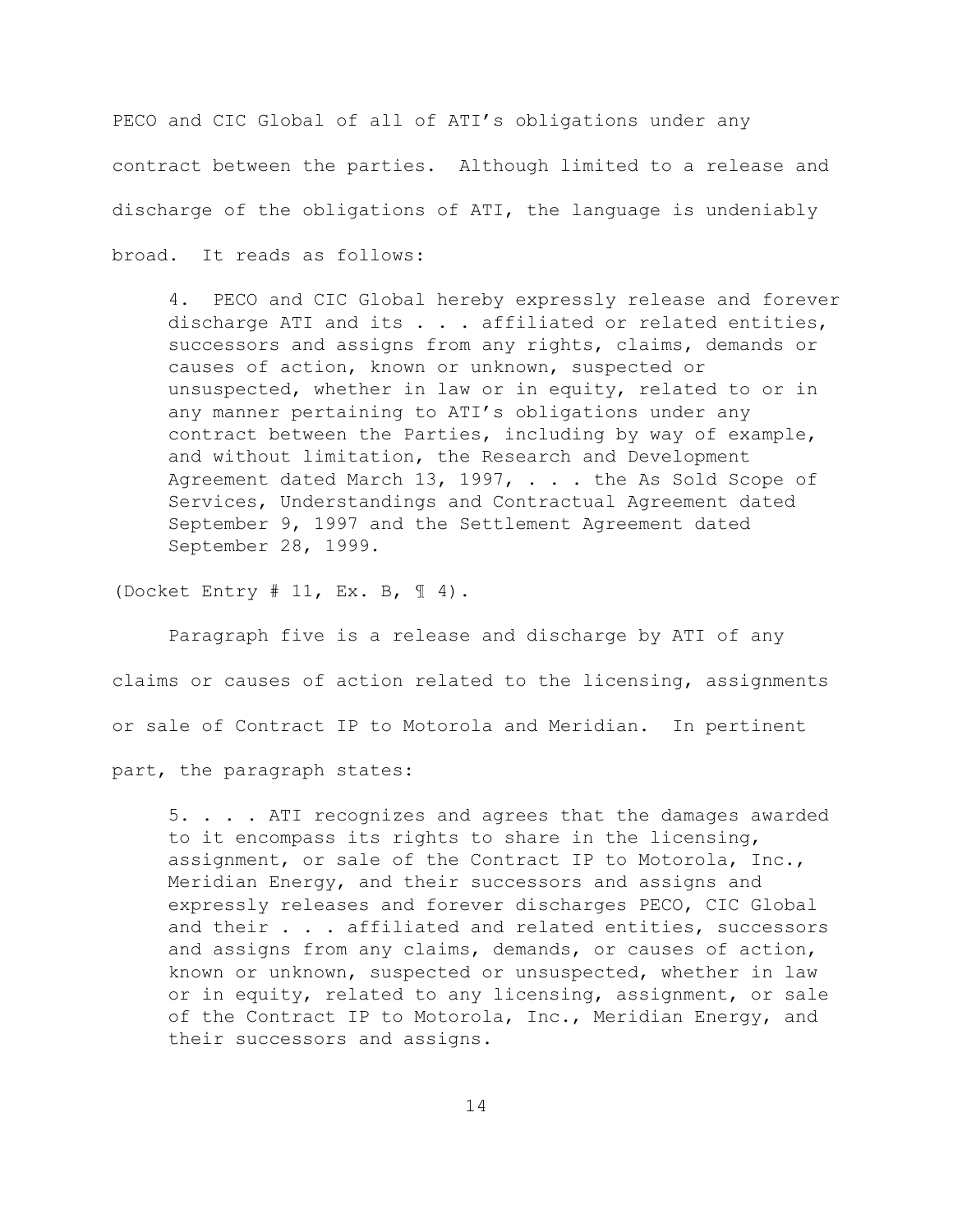(Docket Entry # 11, Ex. B,  $\mathbb{I}$  5).

Paragraph six releases "the limitations" on the parties' ability to assign or license the Contract IP set forth in paragraphs four and five of the settlement agreement. It does not expressly refer to the exclusive "*title* to the intellectual property" (Docket Entry # 11, Ex. A,  $\parallel$  4) that the first sentence of paragraph four addresses. The language reads as follows:

6. The Parties release, remise and discharge each other from the limitations set forth in paragraphs 4 and 5 of the Settlement Agreement dated September 28, 1999 on their right to assign or license the Contract IP and agree that each Party shall be hereinafter allowed, without the consent of any other party, (i) to sell, assign, license, abandon or otherwise transfer its interest in the Contract IP, including the right to retain a nonexclusive license in the Contract IP and (ii) hereinafter to grant nonexclusive licenses to use the Contract IP to third parties or affiliates. PECO and CIC Global shall not be entitled to any proceeds from the sale, assignment, license or other transfer by ATI after the date of this Agreement of an interest in the Contract IP, and ATI shall not be entitled to any proceeds from the sale, assignment, license or other transfer by PECO or CIC Global after the date of this Agreement of an interest in the Contract IP.

(Docket Entry  $# 11$ , Ex. B,  $\mathbb{I} 6$ ).

Paragraph eight contains an integration clause. The clause provides that the IPR "constitutes the entire agreement between the Parties with respect to the subject matter hereof, and supercedes and cancels any and all prior discussions" thus evidencing an intent to bar parol evidence. It is also worth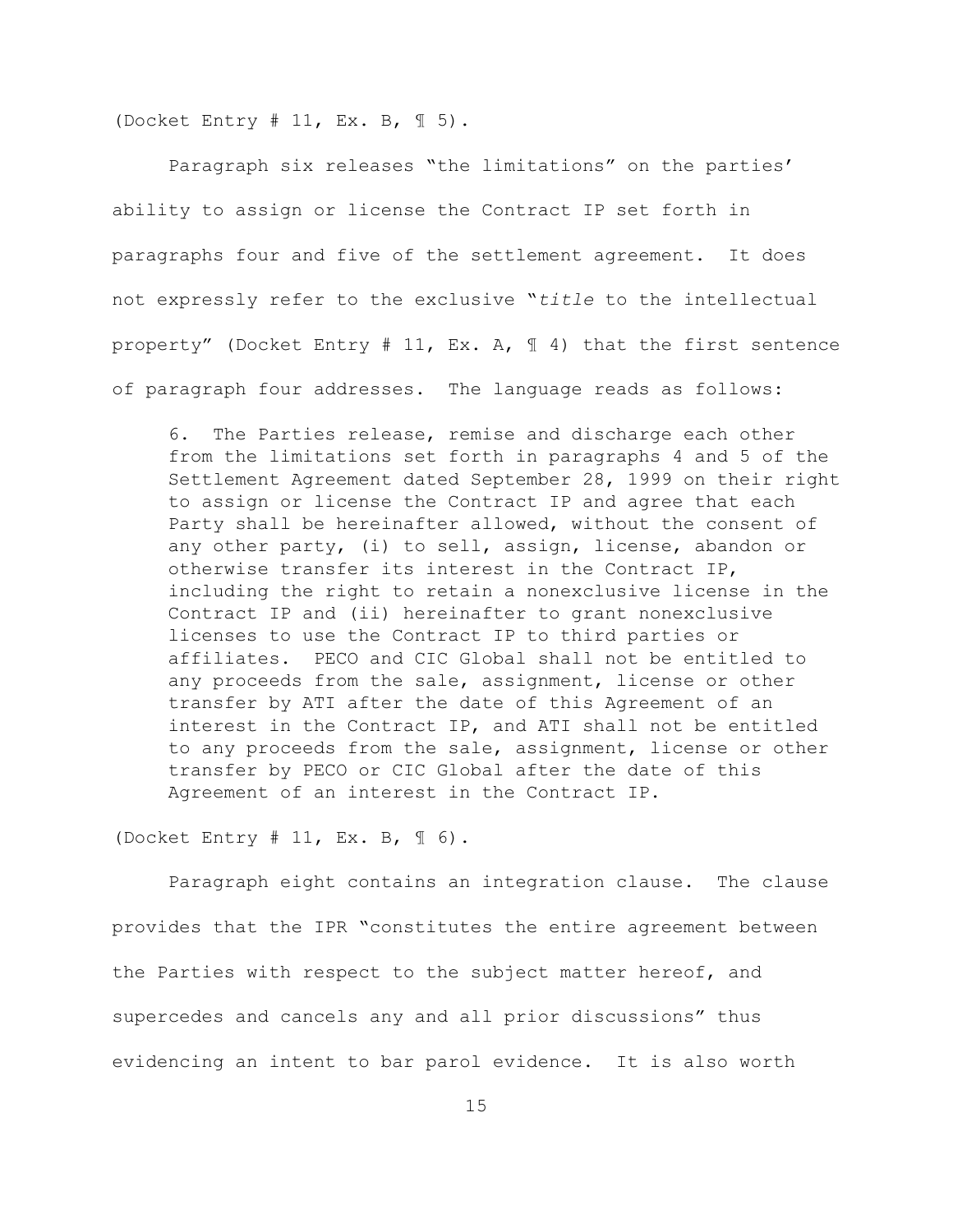noting that the integration clause does not cancel prior "contracts" or prior "agreements" but, instead, "cancels any and all prior discussions, arrangements, and understandings between ATI[,]" PECO and CIC Global "with respect to the subject matter." (Docket Entry # 11, Ex. B, ¶ 8).

Finally, paragraph 11 refers to both parties as "co-owners of the CCP Patents"<sup>9</sup> albeit in the context of addressing a proper response to inquiries from the press. The paragraphs provides that:

11. Neither party will issue a press release or otherwise seek media coverage about this Agreement, the parties' dispute or the Arbitration. In the event that a press representative inquires about this Agreement, the Parties' dispute or the Arbitration, the Party receiving the inquiry may respond only by making a reactive comment whose substance shall be similar to and shall not exceed the substance of the following statement: "the parties have resolved their dispute." Notwithstanding the provisions of this paragraph 9[sic], the Parties agree that they have the right to advertise that they are the co-owners of the CCP Patents, without referring to the Parties' dispute or the Arbitration. Upon either Party's request, the other Party will confirm that each Party is a co-owner of the CCP Patents.

(Docket Entry # 11, Ex. B, ¶ 11). Paragraph 11 thus evidences the parties' objective intent to present themselves to the public as co-owners and their understanding of themselves as co-owners

 $9$  The IPR defines the "CCP Patents" as the patents in suit, to wit, the '574, '722 and '841 patents.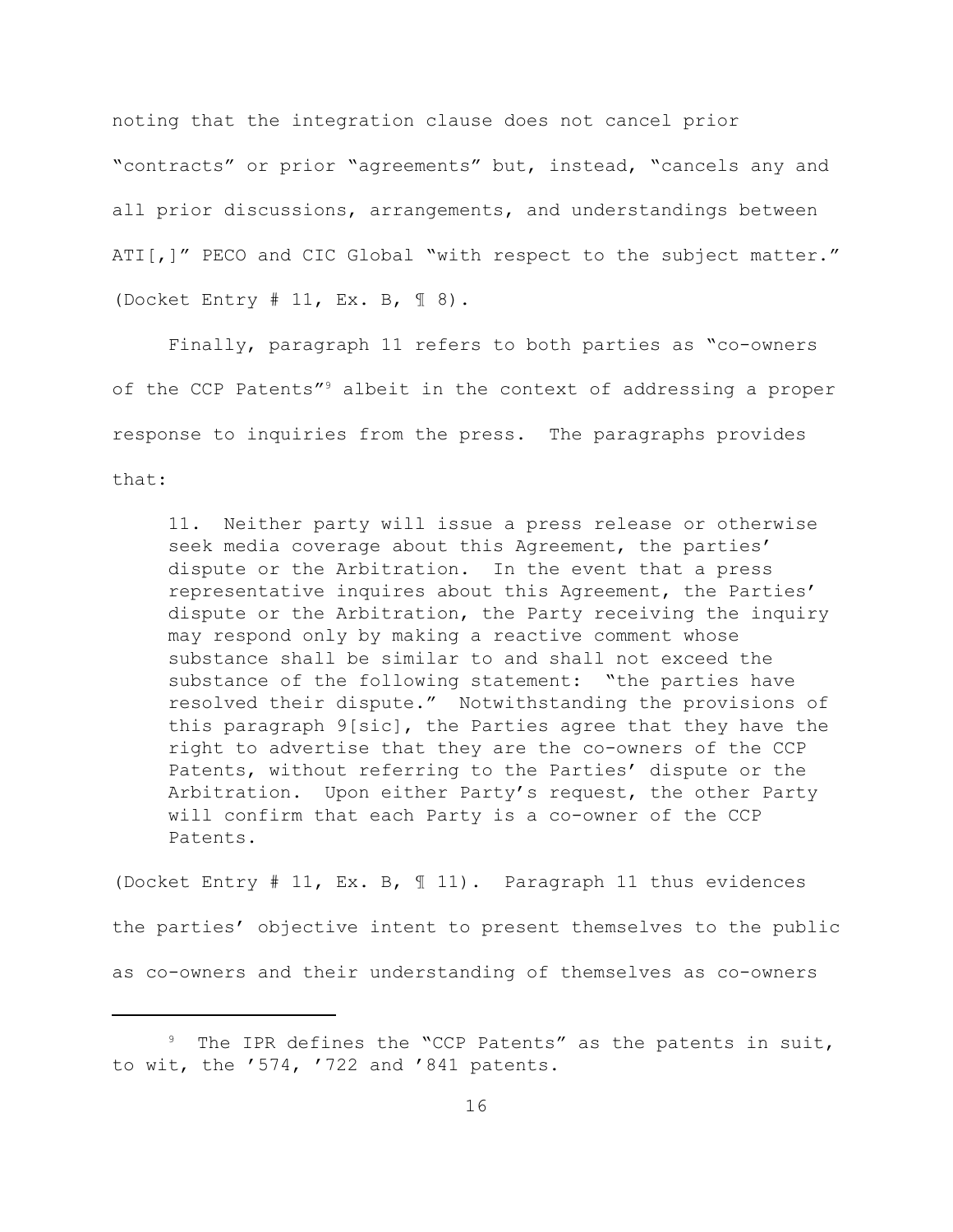of the patents in suit.

At some point in time after issuance of the patents in suit, ATI learned about Itron's involvement in selling and installing AMR systems. ATI advised Itron about the '574 patent and the two continuation patents and the two entities entered into discussions about licensing the technology from ATI. Itron subsequently terminated the discussions and went on to develop, market and use purportedly infringing AMR systems containing concentrator meters and CMDA communication links. On March 24, 2010, ATI filed this infringement lawsuit against Itron.

#### DISCUSSION

Itron moves to dismiss this suit on the basis that ATI is a co-owner of the patents in suit and therefore lacks standing to bring this action. (Docket Entry ## 9 & 14). ATI submits that, as the inventor and therefore presumptive owner, ATI has the exclusive right to enforce the patents. Asserting that the arbitration decision did not directly address ownership but did establish its status as the inventor, ATI maintains that it never assigned or transferred its exclusive ownership rights. In any event, standing involves discretionary, prudential jurisdiction and there is no showing that PECO or its assignee is a necessary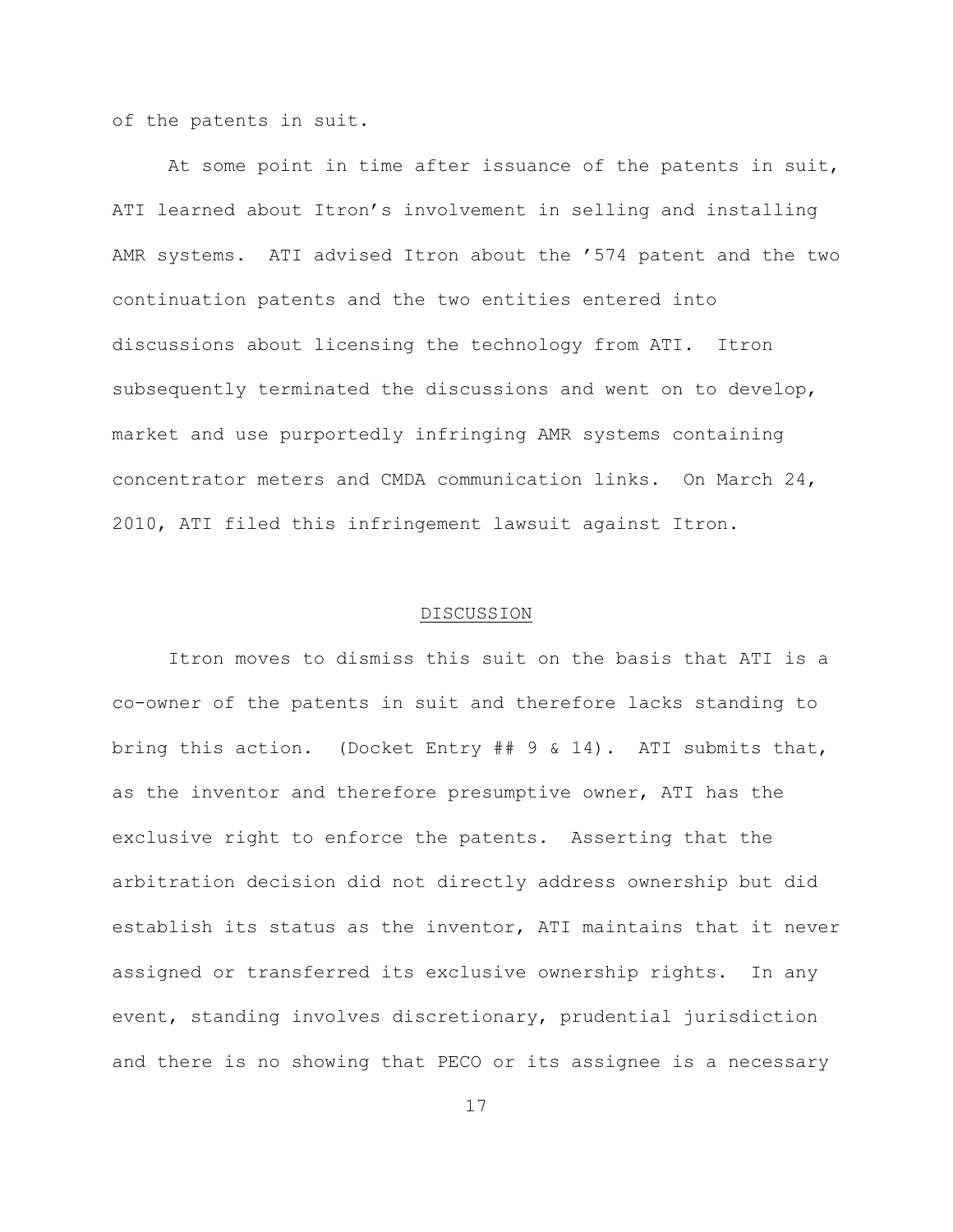party under Rule 19, according to ATI. (Docket Entry ## 11 & 16).

## A. Standing

As recently explained by the Federal Circuit, "Standing is a constitutional requirement pursuant to Article III and it is a threshold jurisdictional issue." Abraxis Bioscience, Inc. v. Navinta LLC, 2010 WL 4455838, \*4 (Fed.Cir. Nov. 9, 2010) (citing Lujan v. Defenders of Wildlife, 504 U.S. 555, 560-61 (1992)). If, at the time suit is filed, the plaintiff "'lacked Article III initial standing, the suit must be dismissed, and the jurisdictional defect cannot be cured' after the inception of the lawsuit." Abraxis Bioscience, Inc. v. Navinta LLC, 2010 WL 4455838, at \*5 (dismissing assignee of patent for lack of standing because agreement provided transfer of patents in future after filing of suit). Based "on Supreme Court jurisprudence, $10$ . . . 'the plaintiff must demonstrate that it held enforceable title to the patent at the inception of the lawsuit' to assert standing." Abraxis Bioscience, Inc. v. Navinta LLC, 2010 WL 4455838, at \*5.

<sup>&</sup>lt;sup>10</sup> Keene Corp. v. United States, 508 U.S. 200, 207 (1993), and Minneapolis & St. Louis R.R. v. Peoria & Perkin Union Ry. Co., 270 U.S. 580, 586 (1926).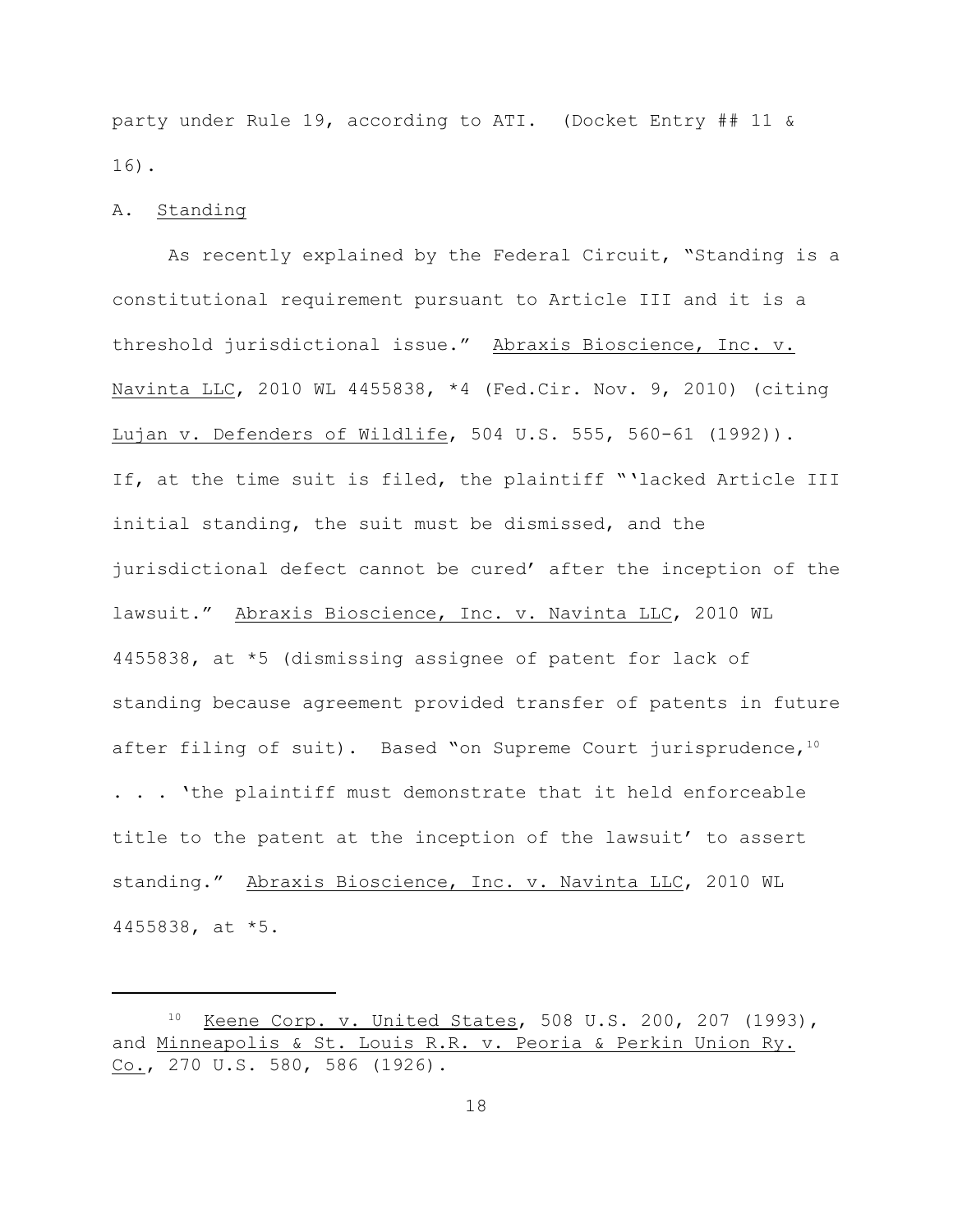Standing to maintain a patent infringement suit "stems from the Patent Act" under which "[a] patentee" has the remedy of a "civil action for infringement of his patent," 35 U.S.C. § 281, and a patentee includes "the successors in title to the patentee," 35 U.S.C. § 100(d). Israel Bio-Engineering Project v. Amgen, Inc., 475 F.3d 1256, 1264 (Fed. Cir. 2007). Accordingly, "a suit for infringement ordinarily must be brought by a party holding legal title to the patent." AsymmetRx, Inc. v. Biocare Medical, LLC, 582 F.3d 1314, 1318 (Fed.Cir. 2009) (citing and quoting 35 U.S.C. §§ 100(d) and 281).

"The entity to whom the grant of a patent is made by the PTO or that entity's successor in title holds the 'legal title' to the patent." Arachnid, Inc. v. Merit Industries, Inc., 939 F.2d 1574, 1578 n.2 (Fed. Cir. 1991) (internal brackets omitted). "The legal title holder may or may not be the inventor" and the term "'patentee' includes not only the patentee to whom the patent was issued but also the successors in title to the patentee." Id. The '574 patent names PECO as the assignee. (Docket Entry # 1, Ex. A). The '841 patent names CIC Global as the assignee. (Docket Entry # 1, Ex. B). The arbitrator, however, determined that ATI accomplished the reduction to practice and therefore "produced the 'Contract IP'" disclosed in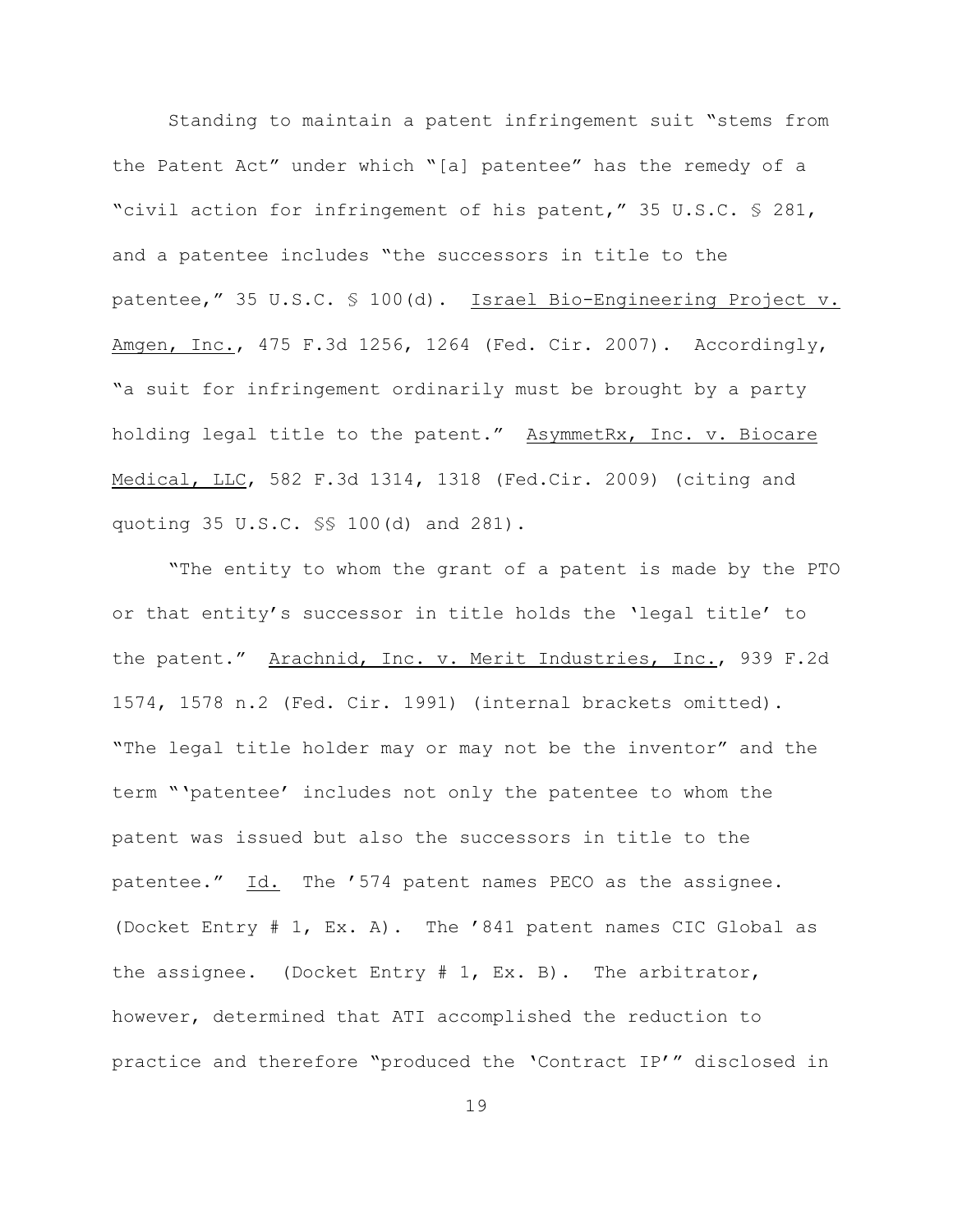the '574 patent. (Docket Entry # 1, Ex. C, p. 22). He also determined that ATI shares with PECO and CIC Global exclusive rights to the '574 patent and the two continuation patents.

In any event, Itron does not argue that ATI had no ownership interest or title to the patents in suit at the time ATI filed the complaint. Rather, Itron argues that ATI was only a coowner. ATI's argument that it has exclusive and sole ownership of the patents in suit as the inventor<sup>11</sup> that reduced the patents to practice before the production agreement is unlikely given the facts alleged in the complaint. ATI was still developing the AMR system under the production agreement when "PECO decided to acquire an AMR system from a third-party."<sup>12</sup> (Docket Entry # 1, ¶ 22). Accordingly, this court turns to the issues involving coownership.

Itron asserts that ATI is a co-owner and that all co-owners "must be joined to maintain an infringement action." (Docket Entry # 14). Joinder of all co-owners of a patent presents an

 $11$  This court recognizes the principle that "an invention presumptively belongs to its creator." Teets v. Chromalloy Gas Turbine Corp., 83 F.3d 403, 407 (Fed.Cir. 1996).

 $12$  As noted infra, the argument also fails to merit a denial of the motion to dismiss because ATI does not provide adequate legal authority to apply the arbitrator's invention findings, if any, to Itron. See LR. 7.1(b).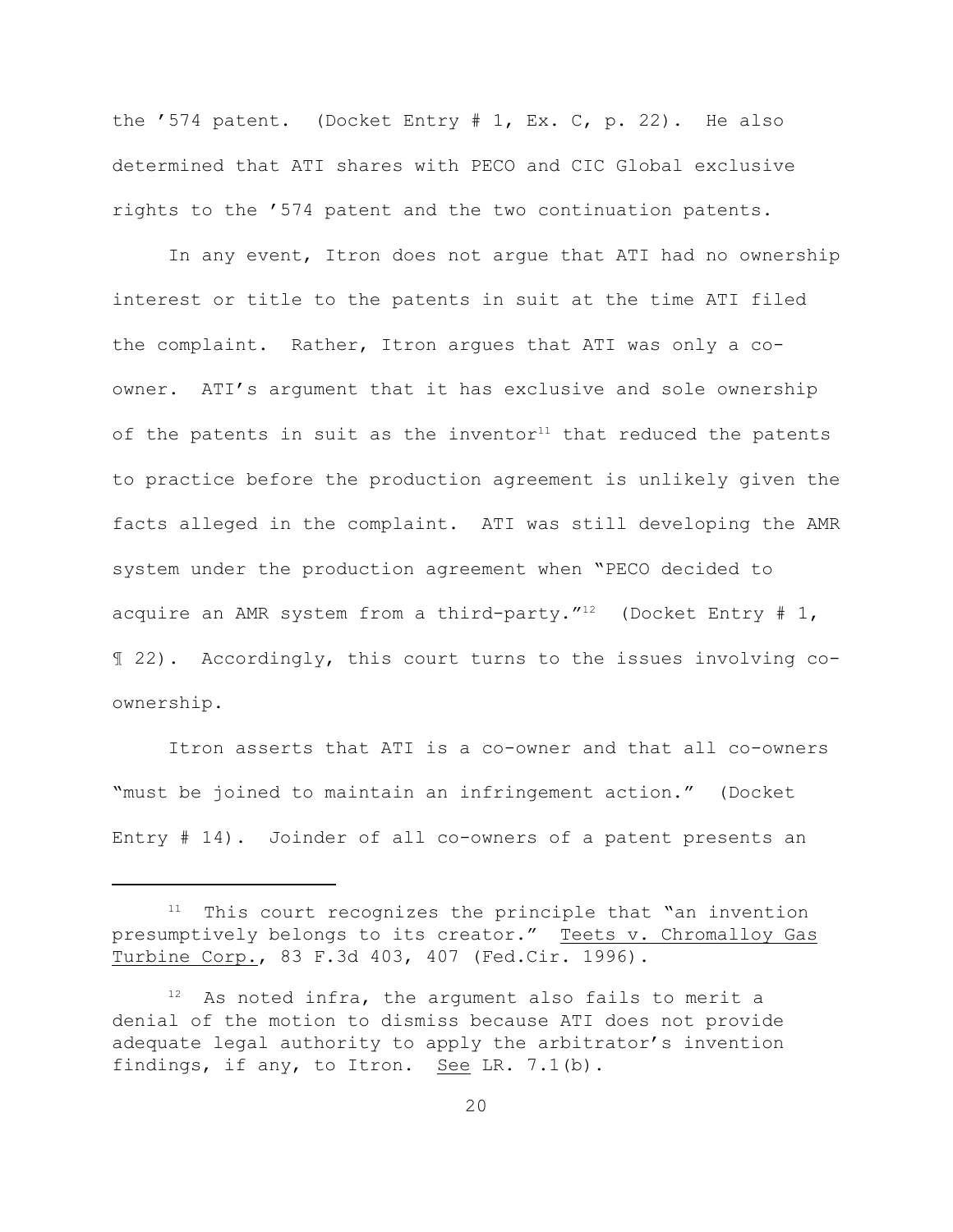issue of standing but, as ATI notes, it is a prudential issue of standing rather than an Article III constitutional issue of standing. The general rule is that, "When a patent is co-owned, a joint owner must join all other co-owners to establish standing." Enovsys LLC v. Nextel Communications, Inc., 614 F.3d 1333, 1341 (Fed.Cir. 2010); SiRF Tech., Inc. v. Int'l Trade Comm'n, 601 F.3d 1319, 1325 (Fed.Cir. 2010) ("'[a]bsent the voluntary joinder of all co-owners of a patent, a co-owner acting alone will lack standing'"); Israel Bio-Engineering Project v. Amgen, Inc., 475 F.3d at 1264-65 (same); Ethicon, Inc. v. U.S. Surgical Corp., 135 F.3d 1456, 1467 (Fed.Cir. 1998) ("[a]n action for infringement must join as plaintiffs all co-owners"); see Prima Tek II, LLC v. A-Roo Co., 222 F.3d 1372, 1377 (Fed.Cir. 2000). Put another way, "Where one co-owner possesses an undivided part of the entire patent, that joint owner must join all the other co-owners to establish standing." Israel Bio-Engineering Project v. Amgen, Inc., 475 F.3d at 1264.

The Prima Tek court, however, explicitly recognized, however, that the rule "that a patentee should be joined, either voluntarily or involuntarily, in any infringement suit brought by an exclusive licensee" was "prudential rather than constitutional." Prima Tek II, LLC v. A-Roo Co., 222 F.3d at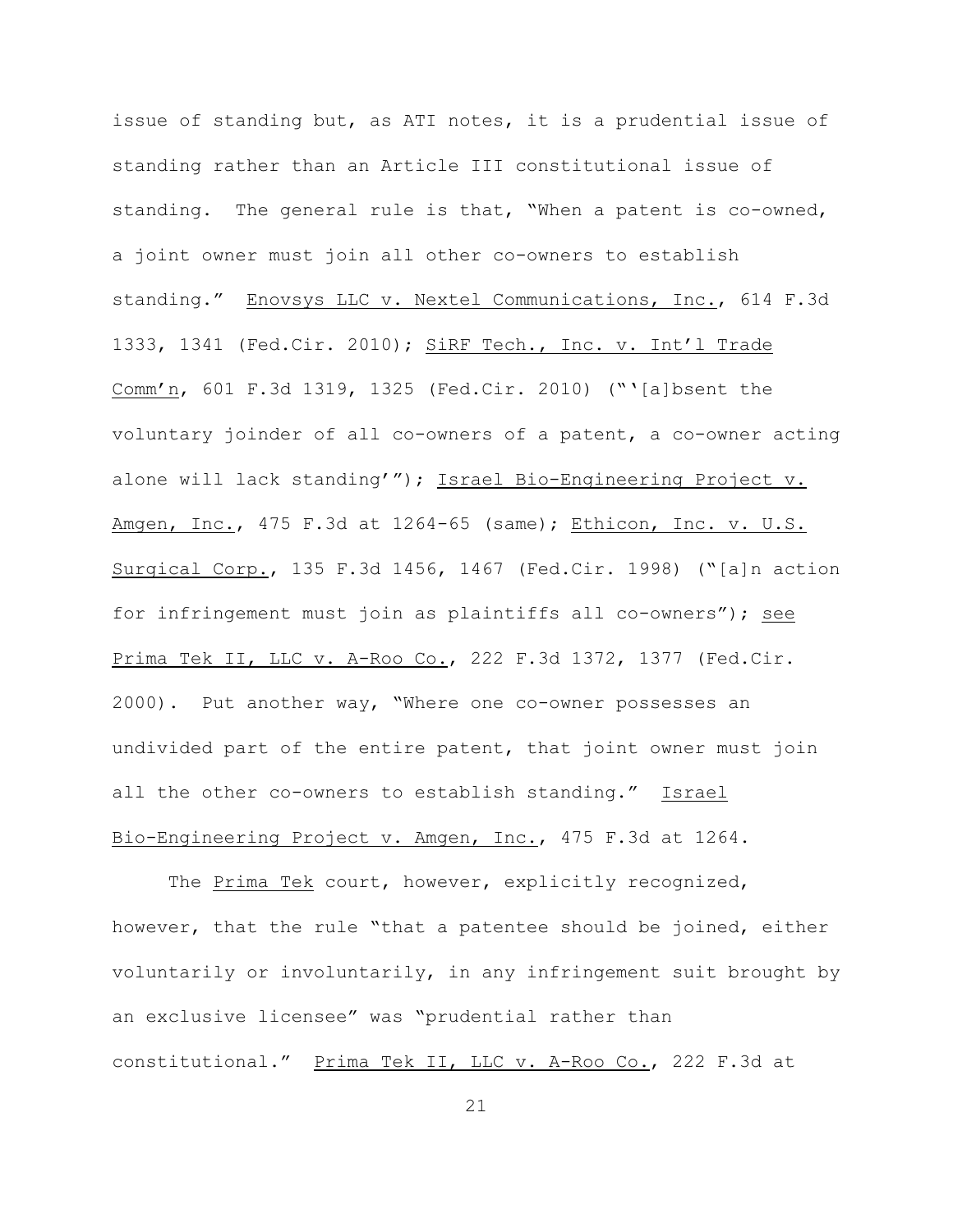1377. The Israel case, which considered the standing of an assignee, likewise quoted the prudential and constitutional distinction in a parenthetical summarizing and quoting Prima Tek. Israel Bio-Engineering Project v. Amgen, Inc., 475 F.3d at 1265.

More recently, the Federal Circuit rejected a dissenting opinion that Rule 19 permits the involuntary joinder of a necessary co-owner party except in two limited areas. See DDB Technologies, L.L.C. v. MLB Advanced Media, L.P., 517 F.3d 1284, 1289 n.2 (Fed.Cir. 2008). Simply put and subject to two exceptions, "Rule 19 does not permit the involuntary joinder of a patent co-owner in an infringement suit brought by another co-owner." DDB Technologies, L.L.C. v. MLB Advanced Media, L.P., 517 F.3d 1284, 1289 n.2 (Fed.Cir. 2008) (citing Ethicon, Inc. v. United States Surgical Corp., 135 F.3d at 1468). Given ATI and PECO's litigious history, there is little to indicate that PECO and CIC Global will voluntarily join in these proceedings.

The Ethicon decision as well as the DDB decision set out the two exceptions to involuntary joinder of a patent co-owner. DDB Technologies, L.L.C. v. MLB Advanced Media, L.P., 517 F.3d at 1289 n.2; see also Israel Bio-Engineering Project v. Amgen, Inc., 475 F.3d at 1265 (describing "the Ethicon joint ownership rule" as a "steel trap"). They are: "(1) an exclusive licensee may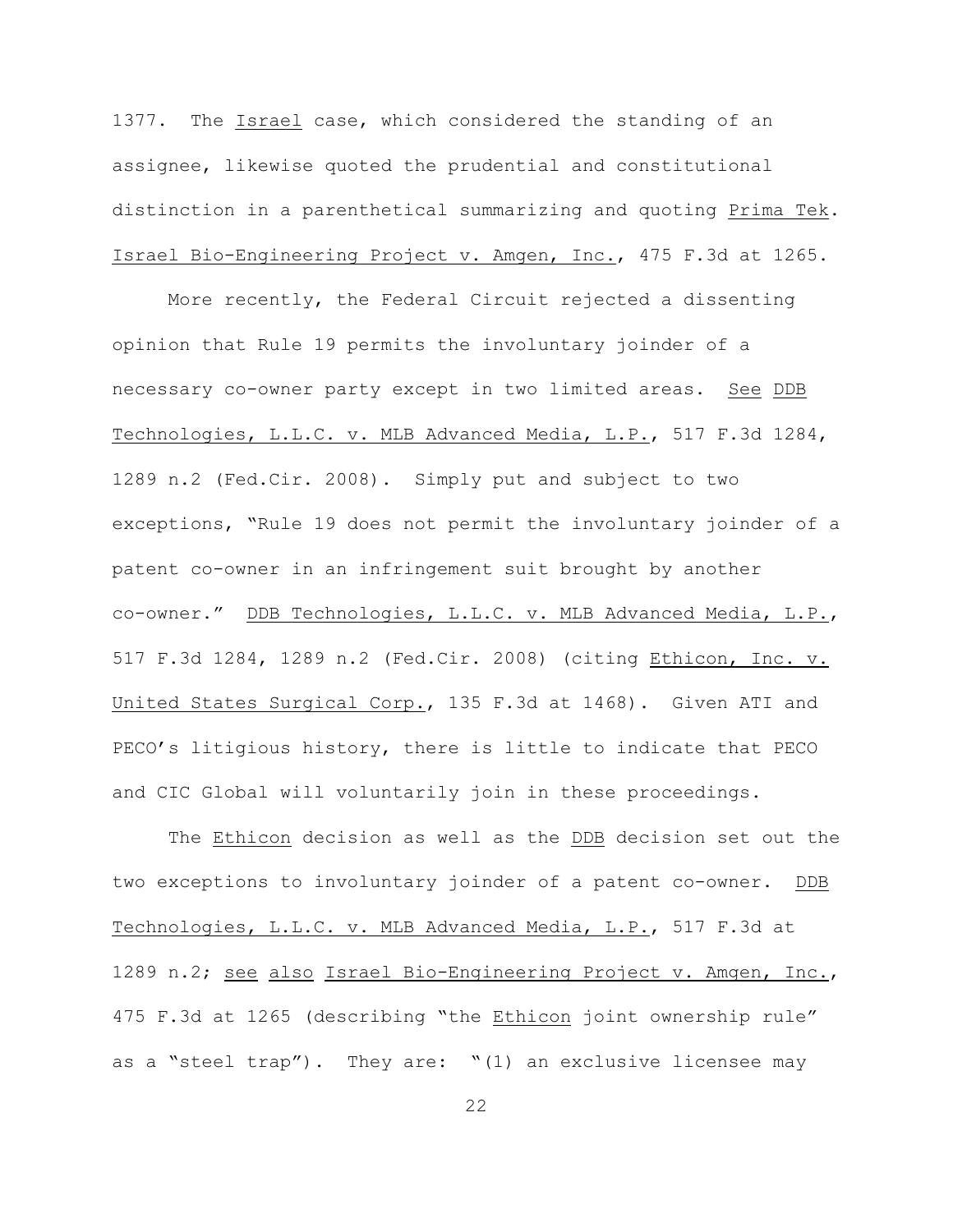join the patent owner as an involuntary plaintiff in an infringement suit; and (2) a co-owner who, by agreement, waives his right to refuse to join suit, may be forced to join an infringement suit." Id. (citations omitted). ATI does not identify the existence of a waiver by agreement on the part of PECO or CIC Global of the right to refuse to join an infringement suit.

If PECO or CIC Global is a co-owner, this court also finds they are necessary parties under Rule 19(a). The absence of either party raises the possibility of subjecting Itron to double or otherwise inconsistent obligations. Further, the disposition of this action may impact the reach of the patents in suit thereby impairing their ability to protect their interests in the patents in suit. In addition, PECO and/or CIC Global are indispensable parties within the meaning of Rule 19(b). Analyzing the relevant factors under Rule 19(b), this court finds that in equity and good conscience, this action may not proceed in their absence under Rule 19(b).

In sum, whether under Rule 19 or the foregoing Federal Circuit precedent including the Israel decision, see Israel Bio-Engineering Project v. Amgen, Inc., 475 F.3d at 1268 (concluding that "[w]ithout a complete ownership interest or the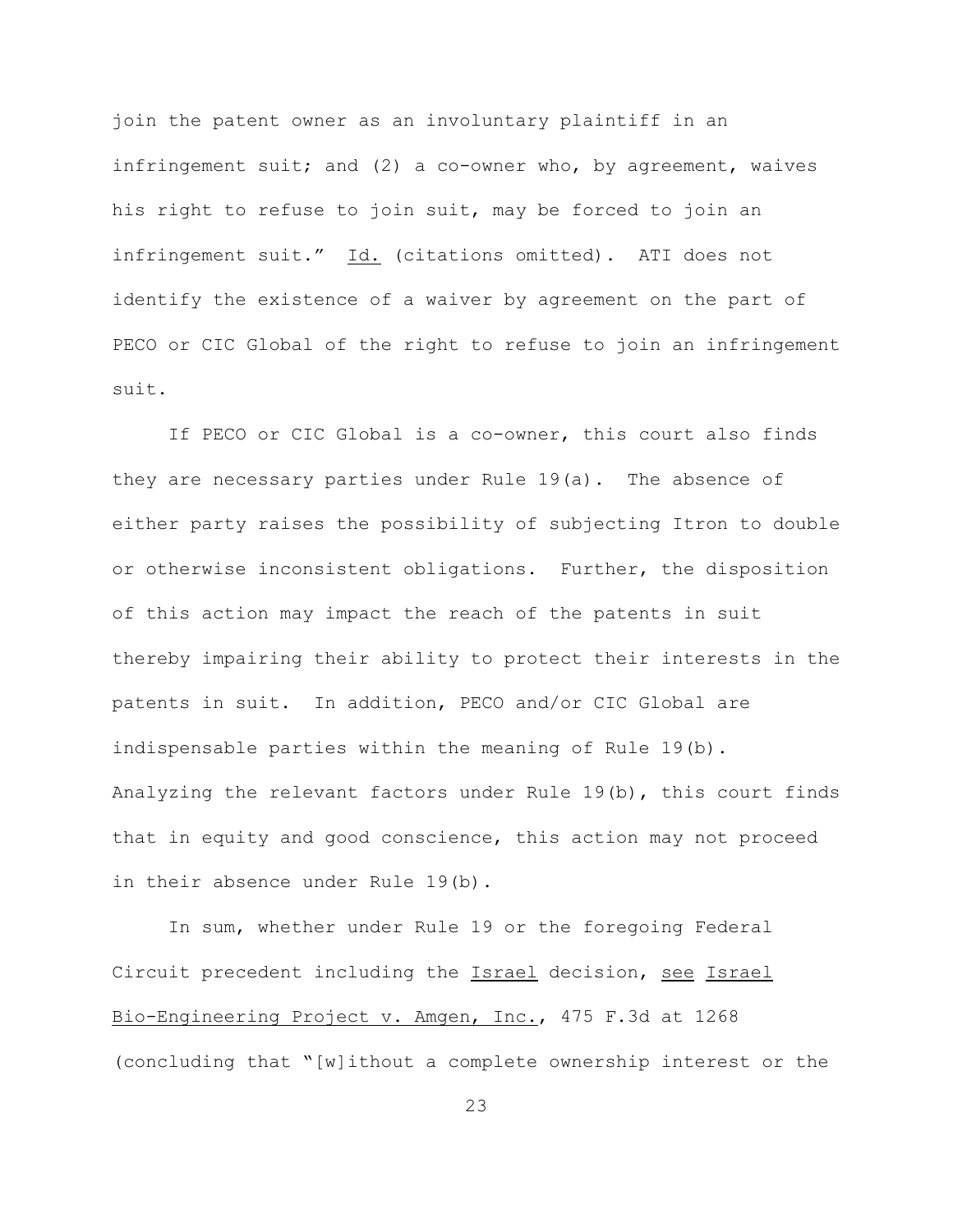voluntary joinder of Yeda, IBEP lacks standing to sue for infringement"), PECO and/or CIC Global, if co-owners, must be joined for ATI to proceed as the other co-party with this infringement lawsuit. Accordingly, this court turns to the disputed issue of the status of PECO and/or CIC Global as coowners of the patents in suit.<sup>13</sup>

#### B. Co-Ownership

 It is well settled that a patent owner "may assign or transfer [its] ownership interests in the patent." Israel Bio-Engineering Project v. Amgen, Inc., 475 F.3d 1256, 1264 (Fed. Cir. 2007). The assignment must be in writing, see 35 U.S.C.  $\frac{1}{2}$  $261,$ <sup>14</sup> and, to avoid an assignment conveying a mere license as opposed to legal title, the assignment must be either the whole patent, "an undivided part or share of that exclusive right" or "the exclusive right . . . throughout a specified territory." Lucent Technologies, Inc. v. Gateway, Inc., 543 F.3d 710, 720-721

 $13$  As noted, the '574 and '841 patents respectively name PECO and CIC Global as the assignee.

 $14$  As discussed infra, the settlement agreement and any assignment to CIC Global may satisfy this statutory requirement. It is not necessary to resolve the issue, however, because Itron fails to meet its burden that the arbitrator's finding that declares that ATI shares with PECO and CIC Global exclusive rights to Contract IP "including" the patents in suit (Docket Entry # 1, Ex. C, p. 25) applies against ATI.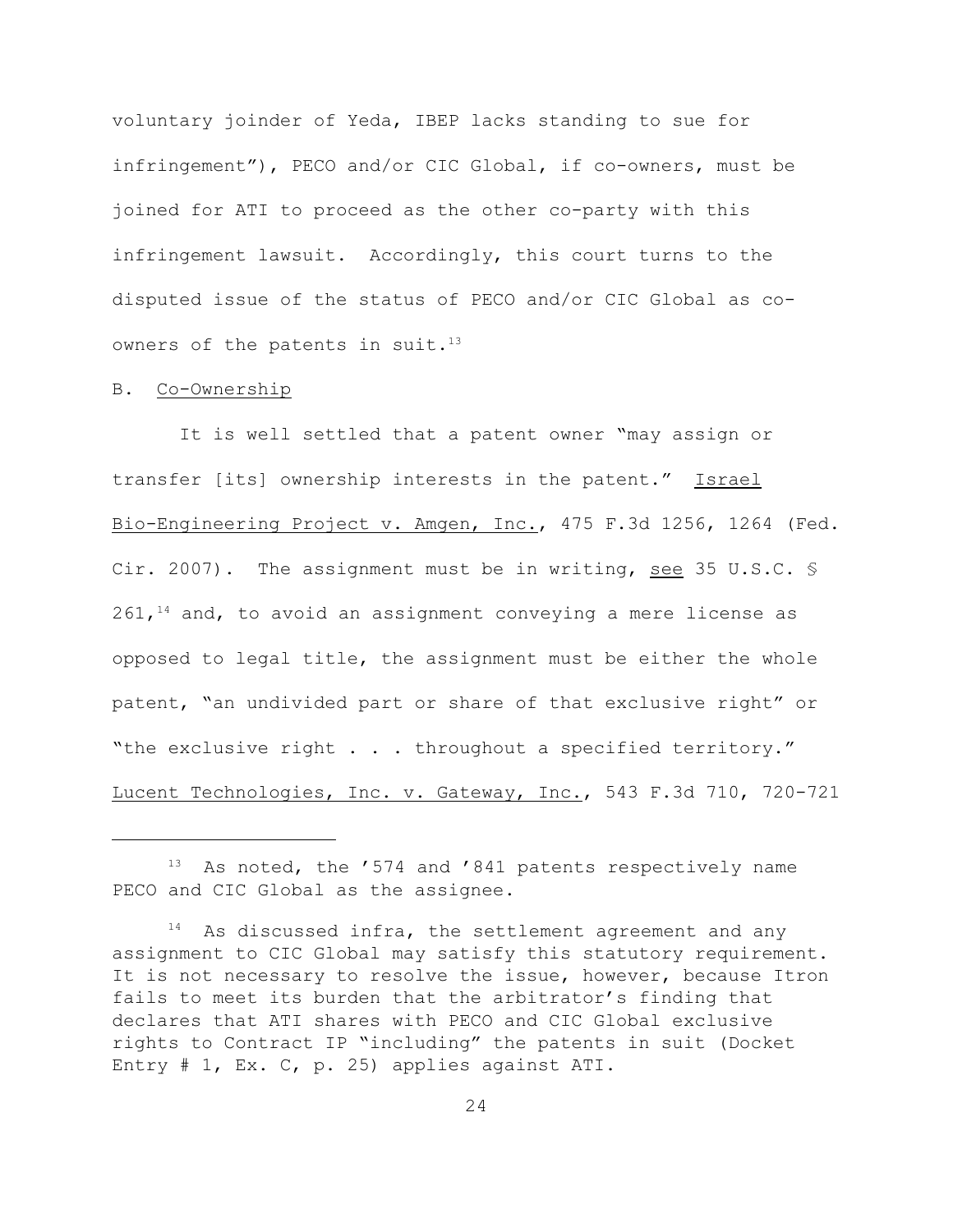(Fed.Cir. 2008).

"State law governs contractual obligations and transfers of property rights, including those relating to patents." Regents of University of New Mexico v. Knight, 321 F.3d 1111, 1118 (Fed.Cir. 2003); see, e.g., Enovsys LLC v. Nextel Communications, Inc., 614 F.3d 1333, 1342 (Fed.Cir. 2010) (examining "California law to determine who had an ownership interest in the patents"); Gjerlov v. Schuyler Laboratories, Inc., 131 F.3d 1016, 1020 (Fed.Cir. 1997) (state law governed breach of settlement contract reached in infringement action patent law). In other words, the question of legal title presents an issue of state law. Enovsys LLC v. Nextel Communications, Inc., 614 F.3d at 1342 ("[w]ho has legal title to a patent is a question of state law").

The settlement agreement and the IPR each address coownership of the Contract IP. Neither document contains a choice of law clause.<sup>15</sup> Cf. Kara Technology Inc. v. Stamps.com Inc., 582 F.3d 1341, 1349 (Fed.Cir. 2009) ("[b]ecause this is a contract claim, we apply state law" and, "[p]er the terms of Paragraph 12 of the NDA, and as agreed on by the parties, Texas

 $15$  The settlement agreement dictates that the resolution of any dispute take place in Philadelphia, Pennsylvania. (Docket Entry  $# 11$ , Ex. A,  $\mathbb{I} 9$ ).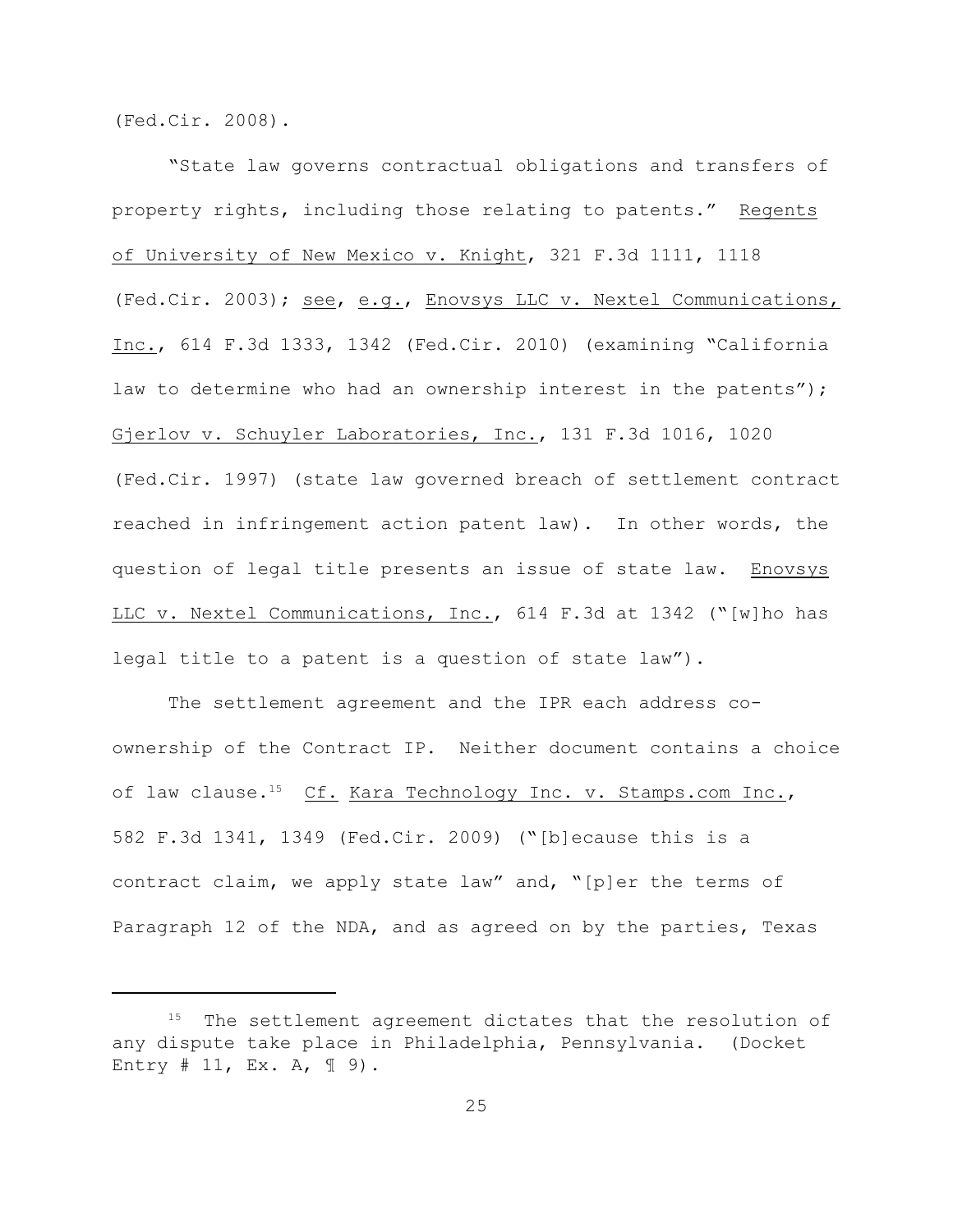law governs"); see also U.S. Valves, Inc. v. Dray, 212 F.3d 1368, 1373 (Fed.Cir. 2000) (applying Illinois contract law to breach of contract claim). In any event, Pennsylvania and Massachusetts contract law adheres to similar principles which guide interpretation of the agreements.

Massachusetts law construes an agreement "'to give it effect as a rational business instrument and in a manner which will effectuate the intent of the parties.'" Bukuras v. Mueller Group, LLC, 592 F.3d 255, 262 (1st Cir. 2010). The parties' intent is "'gathered from a fair construction of the contract as a whole and not by special emphasis upon any one part.'" Id. "The words themselves remain the most important evidence of intention." Shane v. Winter Hill Federal Savings and Loan Association, 492 N.E.2d 92, 95 (Mass. 1986). If the words "are plain and free from ambiguity, they must be construed in accordance with their ordinary and usual sense." World Species List-Natural Features Registry Institute v. Reading, 913 N.E.2d 925, 930 (Mass.App.Ct. 2009). "Contract language is ambiguous 'where the phraseology can support a reasonable difference of opinion as to the meaning of the words employed and the obligations undertaken.'" Bank v. Thermo Elemental Inc., 888 N.E.2d 897, 907 (Mass. 2008); President and Fellows of Harvard College v. PECO Energy Co., 787 N.E.2d 595, 601 (Mass.App.Ct.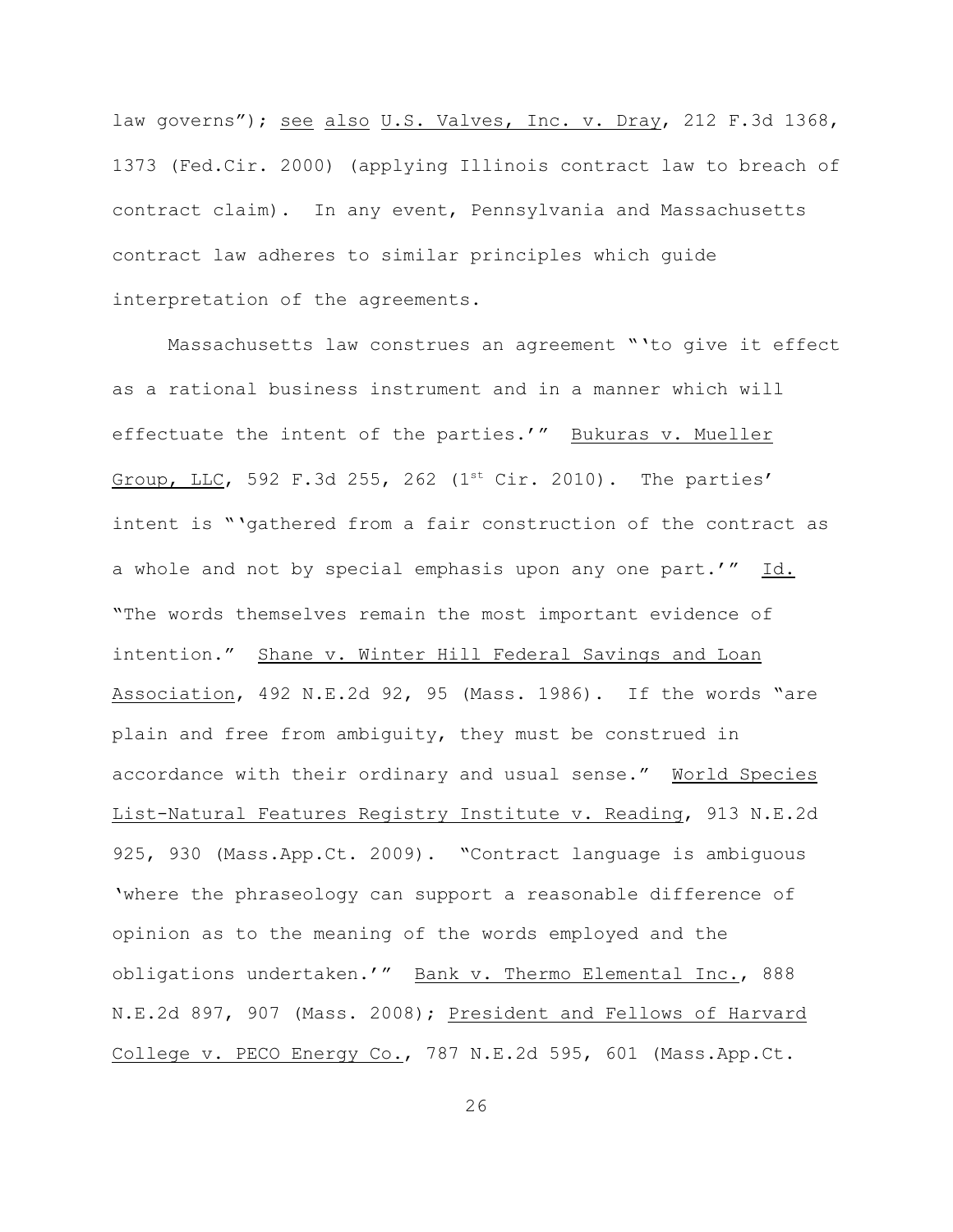2003) (same).

Likewise, Pennsylvania law construes an agreement in order to "ascertain and give effect to the intent of the contracting parties." Mace v. Atl. Ref. & Mktg. Corp., 785 A.2d 491, 496 (Pa. 2001); accord American Eagle Outfitters v. Lyle & Scott Ltd., 584 F.3d 575, 587 ( $3^{rd}$  Cir. 2009) ("'paramount goal of contract interpretation is to determine the intent of the parties'"). As in Massachusetts, in Pennsylvania it is "'firmly settled that the intent of the parties to a written contract is contained in the writing itself.'" Mace v. Atl. Ref. & Mktg. Corp., 785 A.2d at 496 (citation and internal quotation marks omitted). In the event "the words of a contract are clear and unambiguous, the meaning of the contract is ascertained from the contents alone."  $\underline{Id.}$  "'A contract is ambiguous if it is reasonably susceptible of different constructions and capable of being understood in more than one sense.'" In re Old Summit Mfg., LLC, 523 F.3d 134, 137 (3rd Cir. 2008). "'[L]anguage used in a contract is normally to be given its ordinary meaning in the absence of evidence of some special meaning." Nova Chemicals, Inc. v. Sekisui Plastics Co., Ltd., 579 F.3d 319, 323 (3rd Cir. 2009).

Recognized rules of contract construction include the principle that "a contract is to be construed to give a reasonable effect to *each* of its provisions if possible."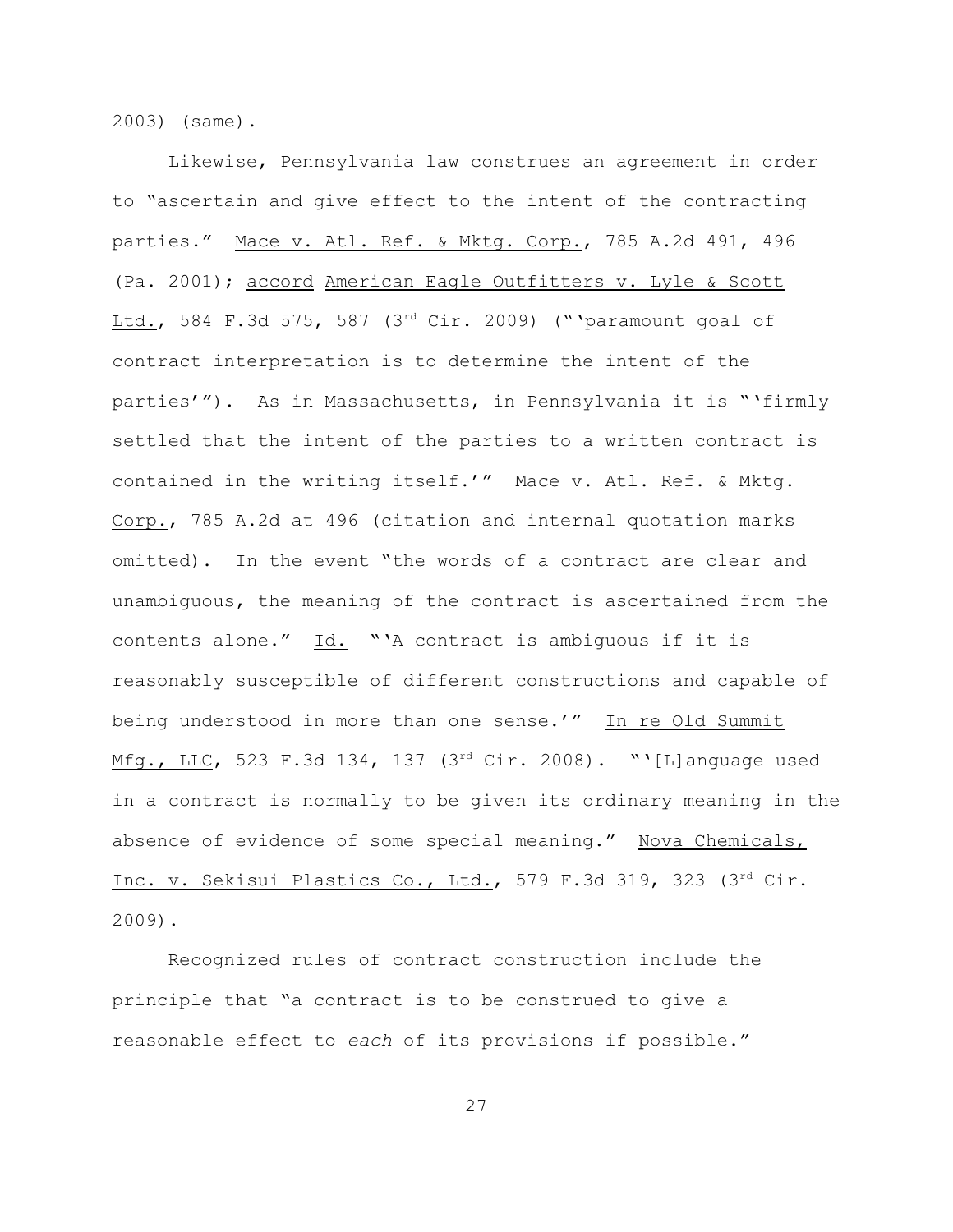State Line Snacks Corp. v. Town of Wilbraham, 555 N.E.2d 892, 894 (Mass.App.Ct. 1990) (emphasis added); see Strand v. Herrick & Smith, 489 N.E.2d 179, 182 (Mass. 1986) (letter "construed to give reasonable effect to each of its terms, so as not to render any provision superfluous"). In other words, "'An interpretation which gives a reasonable meaning to all of the provisions of a contract is to be preferred to one which leaves a part useless or inexplicable.'" S. D. Shaw & Sons, Inc. v. Joseph Rugo, Inc., 180 N.E.2d 446, 449 (Mass. 1962).

In addition, under Massachusetts law where general and more broadly inclusive language in a contract is inconsistent with more specific language, the latter ordinarily prevails. Lembo v. Waters, 294 N.E.2d 566, 569 (Mass.App.Ct. 1973); accord McDowell v. Von Thaden, 2006 WL 2808092, \*1 (Mass.App.Div. Sept. 26, 2006) ("[s]pecific and exact contractual terms are accorded greater weight than general language"); accord Restatement (Second) Contracts § 203(c) ("specific terms and exact terms are given greater weight than general language"). Pennsylvania law likewise provides that "general terms yield to more special terms." First Nat. Bank of East Conemaugh for Use of U. S. Trust Co of Johnstown v. Davies, 172 A. 296, 297-298 (Pa. 1934). Thus, a "recital of the purposes of the instrument cannot control the plain language contained in the body of the instrument." Nelson Dairies, Inc. v. Royal, 6 Pa. D. & C.2d 371, 374 (P.A.C.P.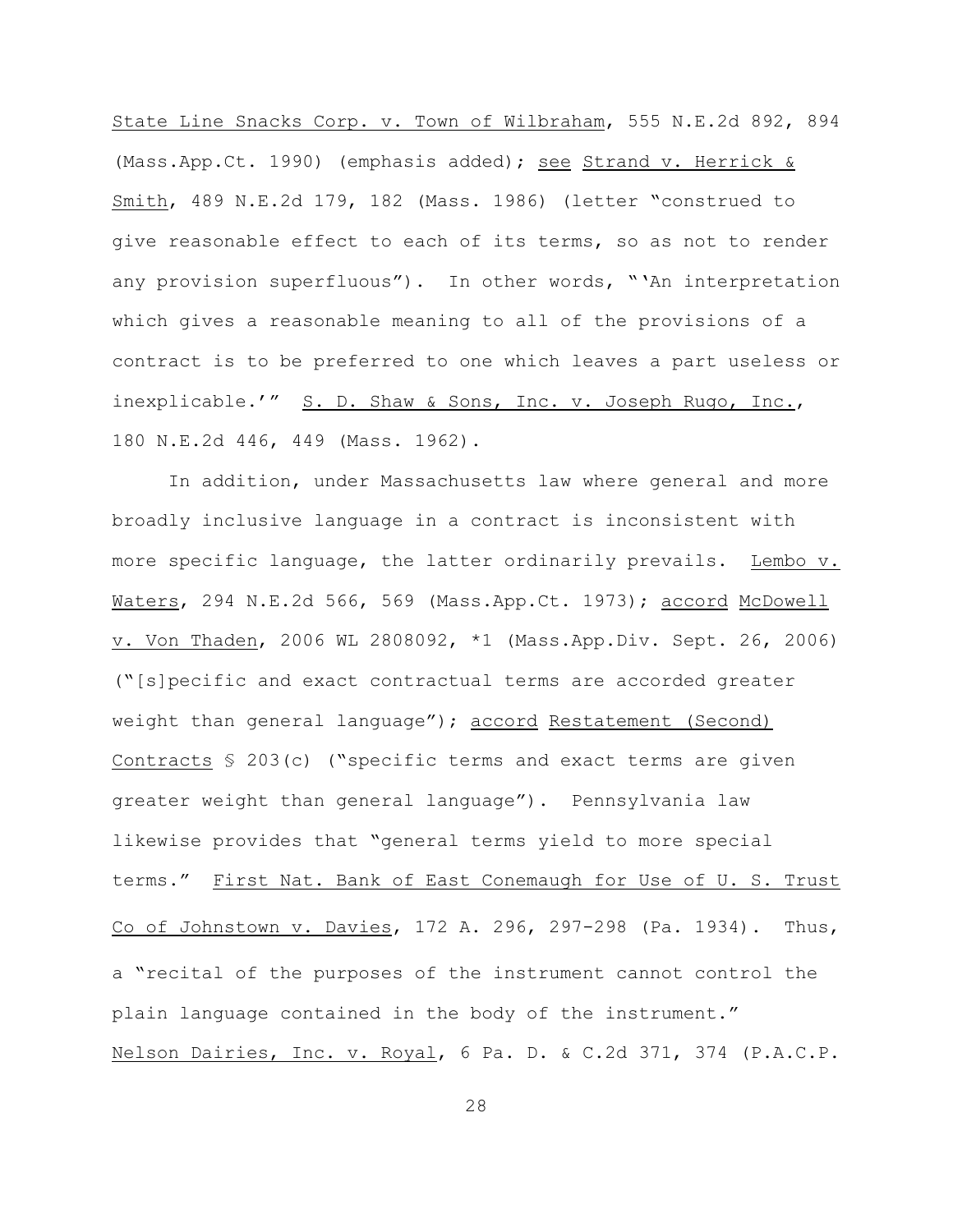1955); see First Nat. Bank of East Conemaugh for Use of U. S. Trust Co of Johnstown v. Davies, 172 A. at 297-298 (noting "specifically enumerated items guaranteed . . . control the general statement in the preamble").

With these principles in mind, this court turns to the settlement agreement and the IPR. ATI argues that in the IPR PECO and CIC Global released any exclusive rights to ownership of the patents in suit created under paragraph four of the settlement agreement. ATI also points out that the IPR defines Contract IP separately from the CCP patents in the second and third whereas paragraphs as well as elsewhere in the agreement. (Docket Entry ## 11 & 14).

As stated in paragraph four of the IPR, "PECO and CIC Global . . . expressly release and forever discharge ATI . . . from any rights, claims, demands or causes of action . . . related to or in any manner pertaining to ATI's obligations under any contract between the Parties, including . . . . the Settlement Agreement." (Docket Entry # 11, Ex. B, ¶ 4) (emphasis added). If, as argued by ATI, PECO and CIC Global released all rights granted in the settlement agreement by virtue of this language, there would be no need for the IPR to include paragraph six. In paragraph six,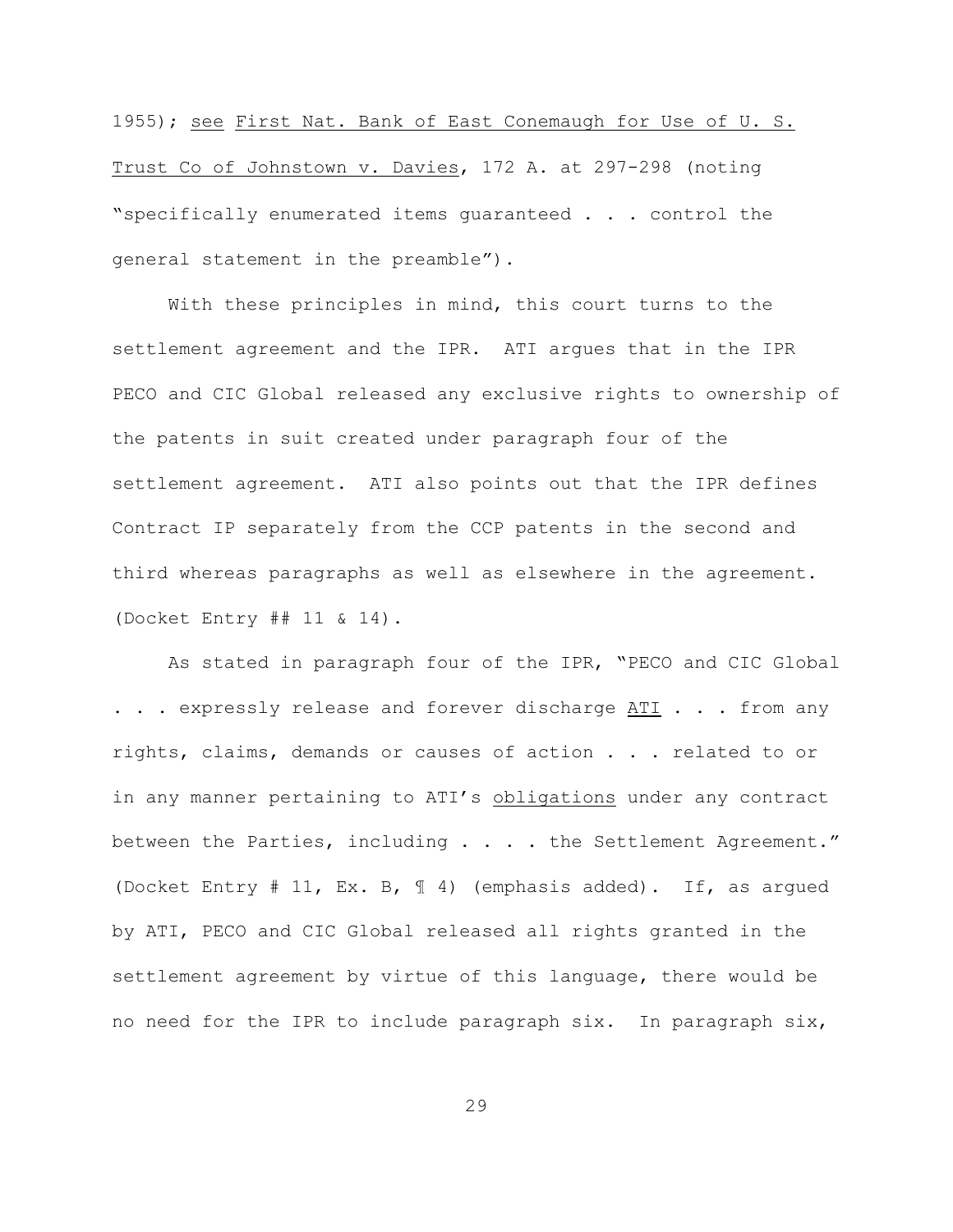"The parties release . . . each other from the limitations set forth in paragraphs 4 and 5 of the Settlement Agreement." (Docket Entry # 11, Ex. B, ¶ 6). Adhering to the maxim of affording meaning to all contractual provisions dictates that paragraph four of the IPR was a release by PECO and CIC Global of ATI's obligations under the settlement agreement but it was not a release of PECO and CIC Global's right in the settlement agreement to equally share exclusive rights and title to the Contract IP, as stated in the first sentence of paragraph four of the settlement agreement.

By its language, paragraph six of the IPR addresses nonexclusive licenses and assignments. Read in context, paragraph six of the IPR addresses the "limitations" in the second sentence of paragraph four of the settlement agreement that applies to the ability to assign and license the Contract IP and the "limitations" in paragraph five of the settlement agreement which also pertains to a party's ability to assign or license Contract IP without obtaining the prior written consent of the other party. Accordingly, the plain and unambiguous language of the IPR did not effectuate a global release of PECO's and CIC Global's equal and undivided share of intellectual property developed by ATI as set forth in paragraph four of the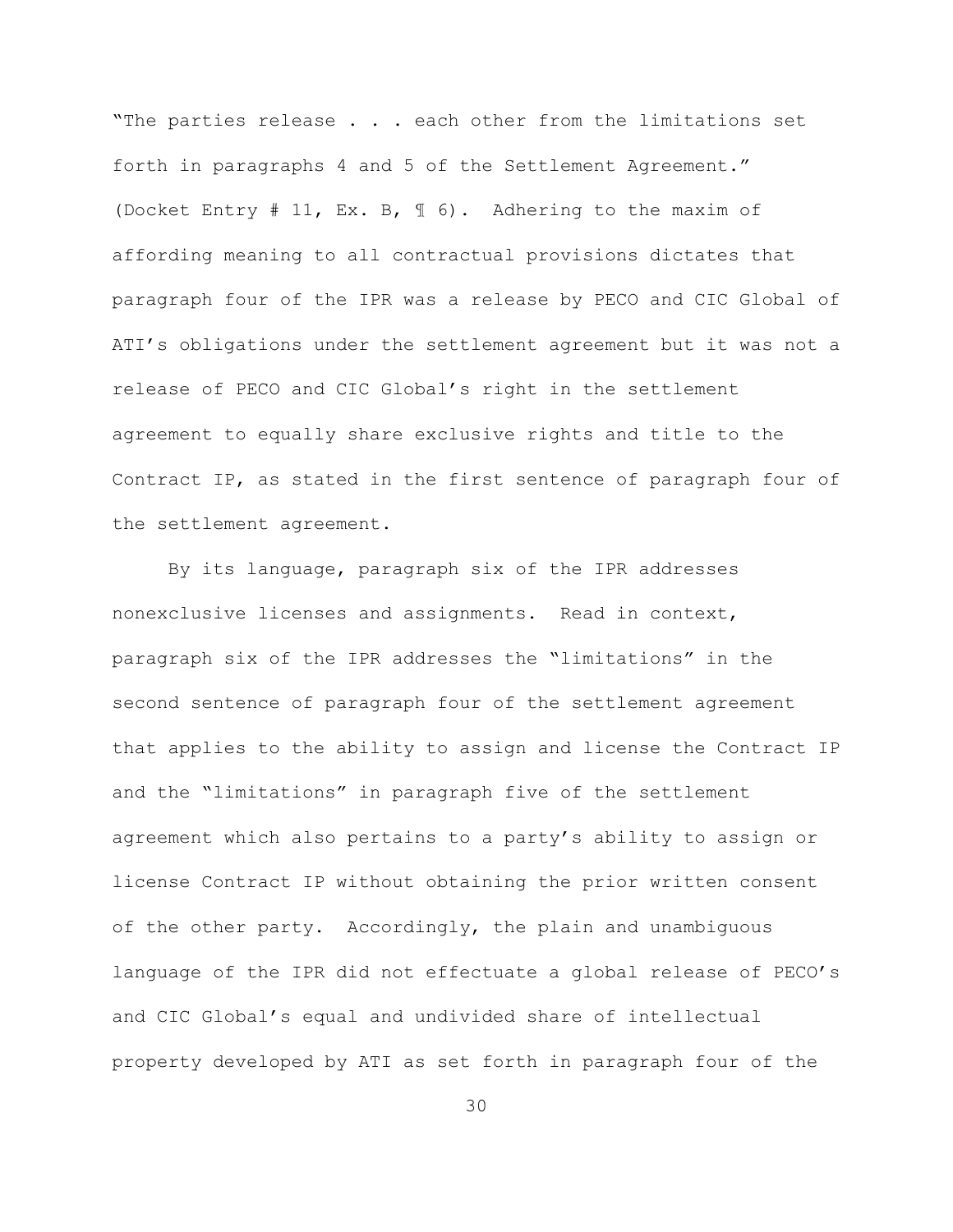settlement agreement.

In other words, the first sentence of paragraph four in the settlement agreement endows ATI and PECO with an exclusive right and title to Contract IP. (Docket Entry # 11, Ex. A,  $\mathbb{I}$  4, 1st sentence). Paragraph six of the IPR terminates only the "limitations" of the parties' "right to assign or license the Contract IP."

ATI also argues that the IPR distinguishes between Contract IP and the CCP patents, also known as the patents in suit. This is true. Moreover, as previously explained, it is ownership or legal title to the patents in suit that affords a party standing to bring a patent infringement suit.

The acknowledged distinction in the IPR between the Contract IP and the CCP patents, however, does not favor ATI's position. First, ATI posits that paragraph 11 "was meant only to convey that PECO co-owned the right to practice the patents in connection with exploiting the specific AMR system components developed under the Production Contract." (Docket Entry # 16, p. 4; Docket Entry # 11). Paragraph 11 contains no language dissecting "the CCP Patents" into a right to practice the claimed invention or license the claimed invention as opposed to the right to legal title or ownership of the claimed invention. To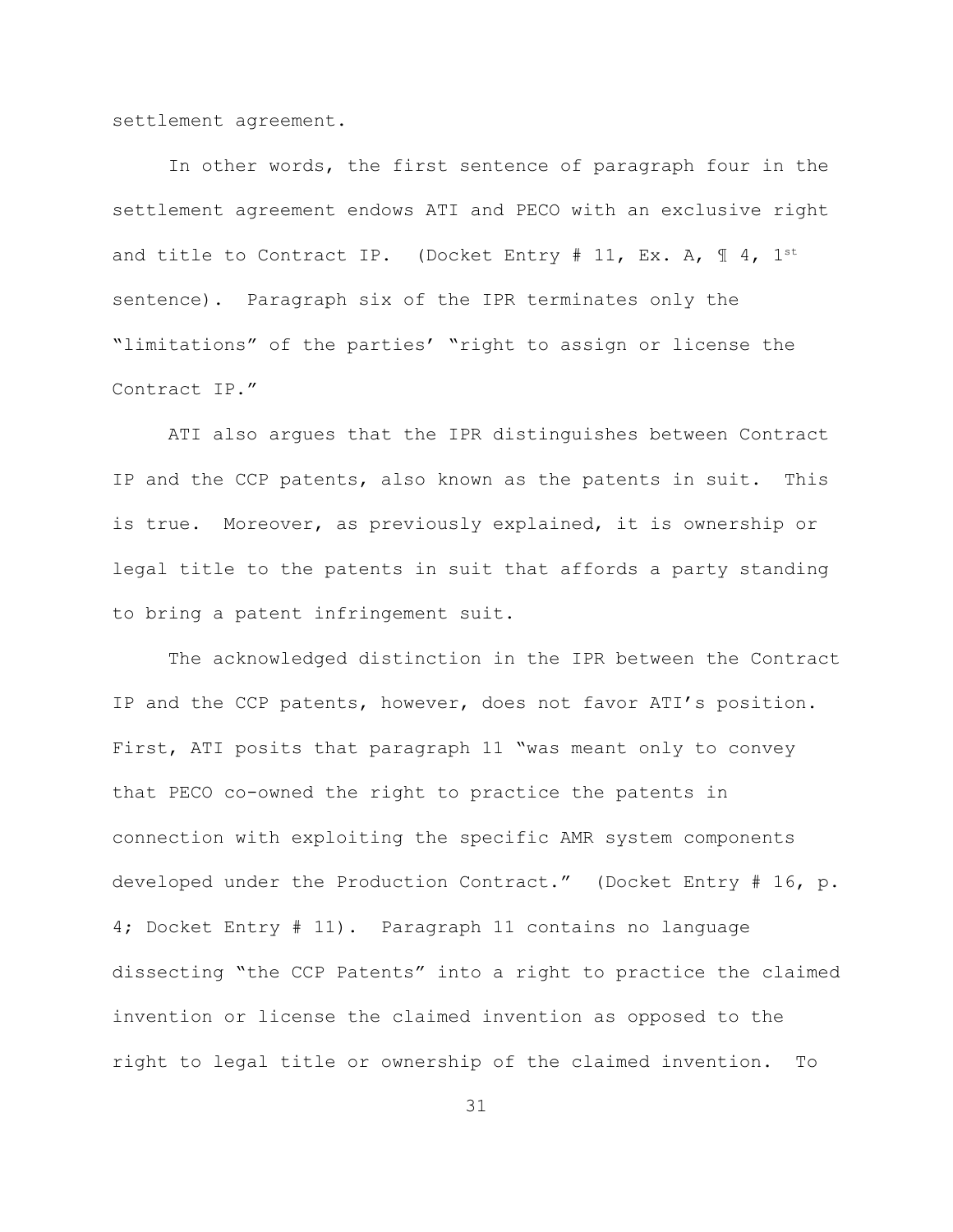the contrary, the paragraph does not even distinguish between PECO and CIC Global's rights on the one hand and ATI's rights on the other hand. Instead, the language confers upon each "party" or the "parties"<sup>16</sup> the "right to advertise that they are the  $co$ owners of the CCP Patents" and, upon request, to "confirm that each Party is a co-owner of the CCP Patents." (Docket Entry # 11, Ex. B, ¶ 11).

Affording the term "co-owner" its ordinary meaning in patent law or in common parlance and affording "CCP Patents" the defined meaning as the '574, '772 and '841 patents (Docket Entry # 11, Ex. B, p. 1) indicates that the parties intended to allow themselves the ability to advertise themselves as co-owners of the patents in suit. Further, the fact that the parties knew how to limit ownership to licensing and assignments, as evidenced by their use of these words in paragraph six of the IPR, supports construing the IPR as confirming that ATI shared with PECO and CIC Global the exclusive ownership right to the CCP patents.<sup>17</sup>

 $16$  The IPR defines "party" and "parties" as ATI, PECO and CIC Global. (Docket Entry # 11, Ex. B, p. 1).

 $17$  A writing declaring the ability to advertise as a coowner of a patent, however, does not necessarily satisfy the writing requirement in 35 U.S.C. § 261. See Abraxis Bioscience, Inc. v. Navinta LLC, 2010 WL 4455838, \*7 (Fed.Cir. Nov. 9, 2010) ("an appropriate written assignment is necessary to transfer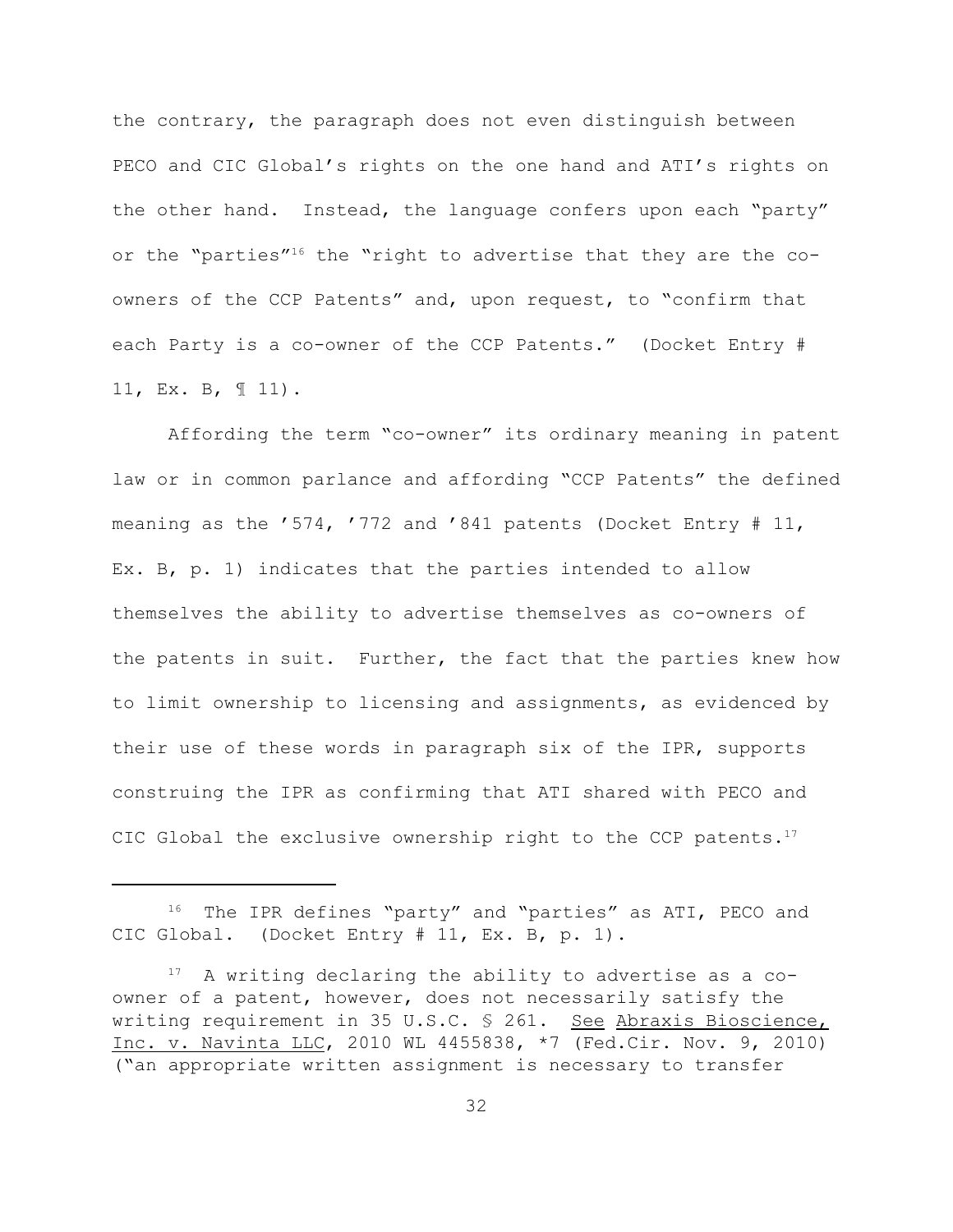Second, ATI maintains that the term "Contract IP" does not include the CCP patents. According to ATI, the arbitrator determined that ATI invented the '574 patent and the continuation patents. Citing the principle that "'an invention presumptively belongs to its creator'" (Docket Entry # 11) (quoting Teets v. Chromalloy Gas Turbine Corp., 83 F.3d 403, 407 (Fed.Cir. 1996)), ATI insists that the arbitrator decisively determined that ATI was the inventor of the patents and that ATI invented the claims in the patents before the September 9, 1999 production agreement. Hence, ATI is the sole owner of the inventions in the patents in suit because it created them before the production agreement and, they do not constitute Contract IP developed under the production agreement. ATI, however, fails to provide a legal basis to apply the particular findings of the arbitrator against Itron, a non-

legal title from one to the other" and without "transfer of legal title of the patents, Abraxis had no standing to bring this infringement action"); see also Ortho Pharmaceutical Corp. v. Genetics Institute, Inc., 52 F.3d 1026, 1030 (Fed.Cir. 1995) ("[c]ourts look to the substance of an agreement to determine whether it has the effect of an assignment"). The settlement agreement, however, declares that ATI and PECO "equally share exclusive rights and title" to the Contract IP. (Docket Entry # 11, Ex. A, ¶ 4, first sentence). Thus, it might satisfy the writing requirement for present purposes if Contract IP included the '574 patent and the continuation patents. This issue, however, turns upon the effect of the arbitrator's decision on the rights of ATI and Itron.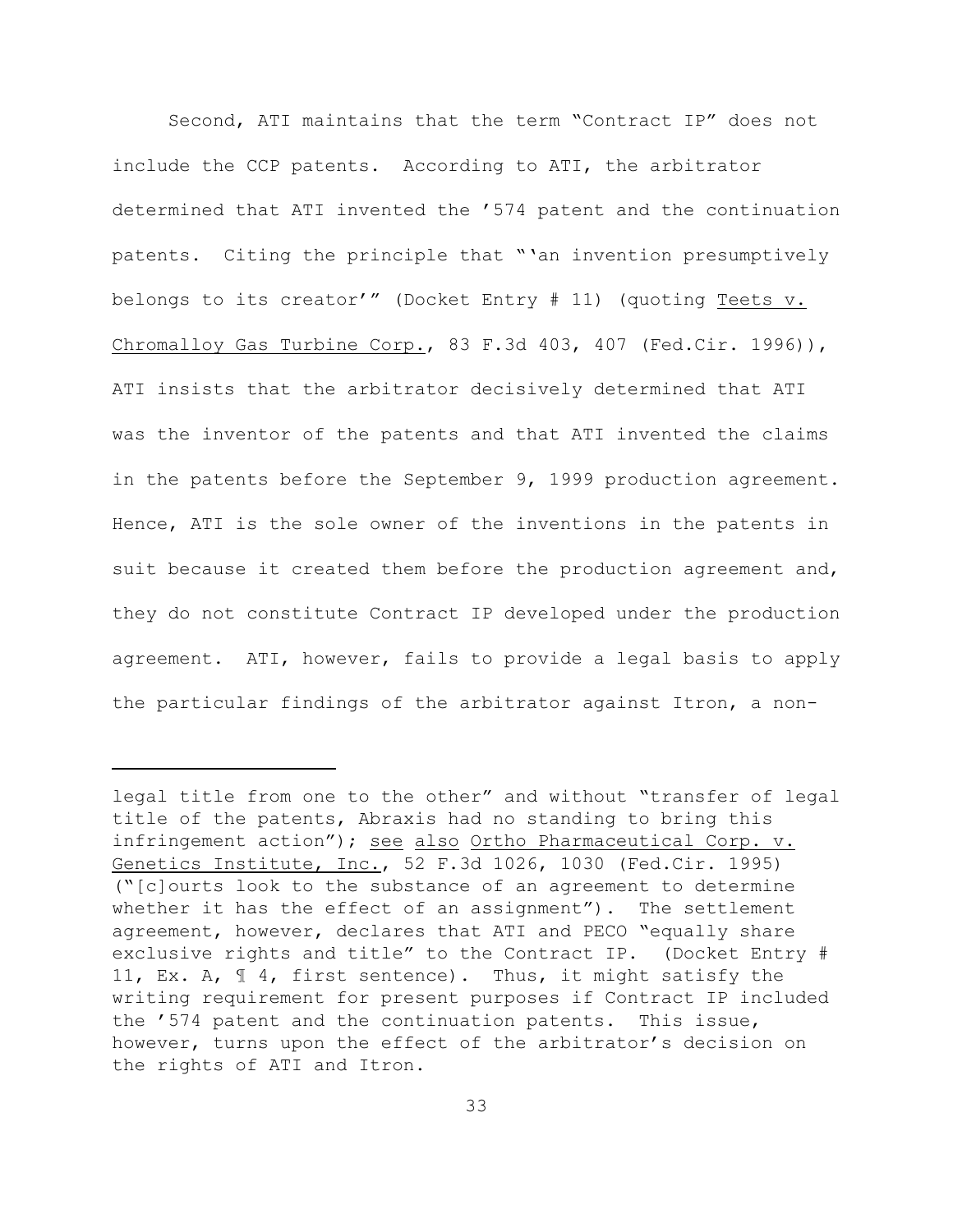party to the arbitration proceeding. See LR. 7.1(b).

Itron understandably relies heavily on the foregoing language at page 25 which plainly declares that the '574 patents and the continuation patents disclose Contract IP and that "ATI shares with PECO" and CIC Global exclusive rights to the Contract IP, including the '574 patents and the two continuation patents. (Docket Entry # 14, § II; Docket Entry # 9, p. 2). Itron's assertion appears to raise an issue of defensive use of collateral estoppel or issue preclusion albeit not by name. See generally Martin v. Ring, 514 N.E.2d 663, 664 (Mass. 1987); Jones v. Verizon Communications, Inc., 2009 WL 3488079, \*1 (D.Mass. Oct. 23, 2009) ("'it is well-settled that issue preclusion may apply to arbitration proceedings'"). The application of collateral estoppel is an affirmative defense upon which Itron bears the burden of establishing. See Boston Edison Co. v. U.S., 64 Fed.Cl. 167, 185 (Fed.Cl. 2005) ("party seeking preclusion by collateral estoppel bears the burden of establishing each of the necessary elements") (collecting cases); accord In re American Bridge Products, Inc., 599 F.3d 1, 7 & n.6 (1st Cir. 2010); Hoult v. Hoult, 157 F.3d 29, 32 (1st Cir. 1998) ("burden is upon . . . the party invoking collateral estoppel"). This district also requires at least a modicum of citation to legal authority to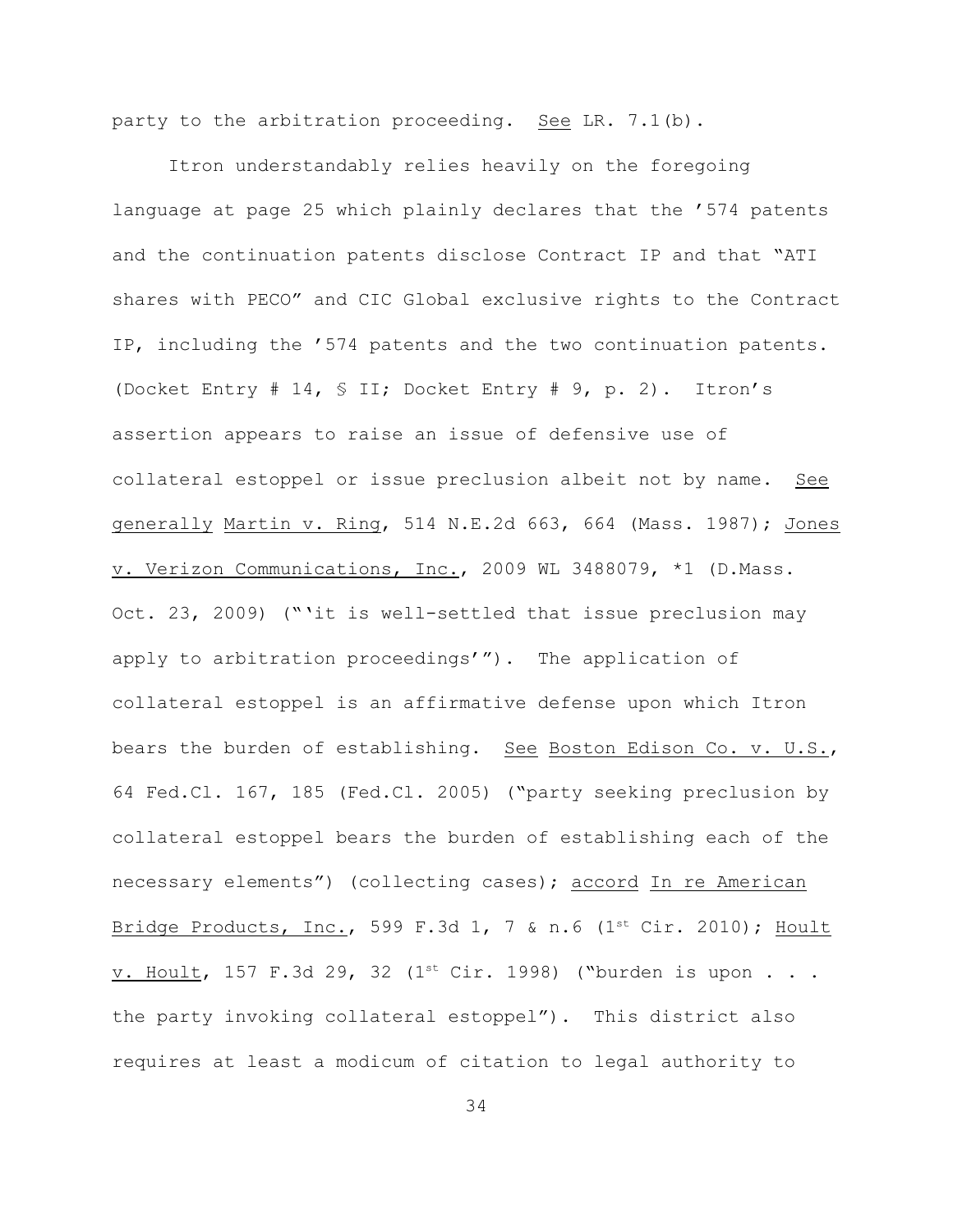support a position. See LR. 7.1(b).

The arbitrator's findings are critical to a full understanding of the surrounding circumstances in which the parties entered into the IPR. See Wilmot H. Simonson Co., Inc. v. Green Textiles Associates, Inc., 755 F.2d 217, 219 (1st Cir. 1985); Davis v. Dawson, Inc., 15 F.Supp.2d 64, 108 (D.Mass. 1998) ("agreement is examined and construed with reference to all of its language and to its general structure and purpose and in light of the circumstances under which it was executed") (internal quotation marks omitted); see also Lower Frederick Tp. v. Clemmer, 543 A.2d 502, 510 (Pa. 1988) ("[i]n ascertaining the intent of the parties, it is proper to consider the surrounding circumstances of the transaction"); In re Mather's Estate, 189 A.2d 586, 589 (Pa. 1963) (intention ascertained "from the entire instrument taking into consideration the surrounding circumstances, the situation of the parties when the contract was made and the objects they apparently had in view and the nature of the subject matter"); see generally Martin v. Monumental Life Ins. Co., 240 F.3d 223, 234 ( $3<sup>rd</sup>$  Cir. 2001). The IPR can only be fully and fairly understood and interpreted when placed in the context of the arbitrator's decision and his conclusion on page 25. Itron, however, does not meet its burden of showing that the